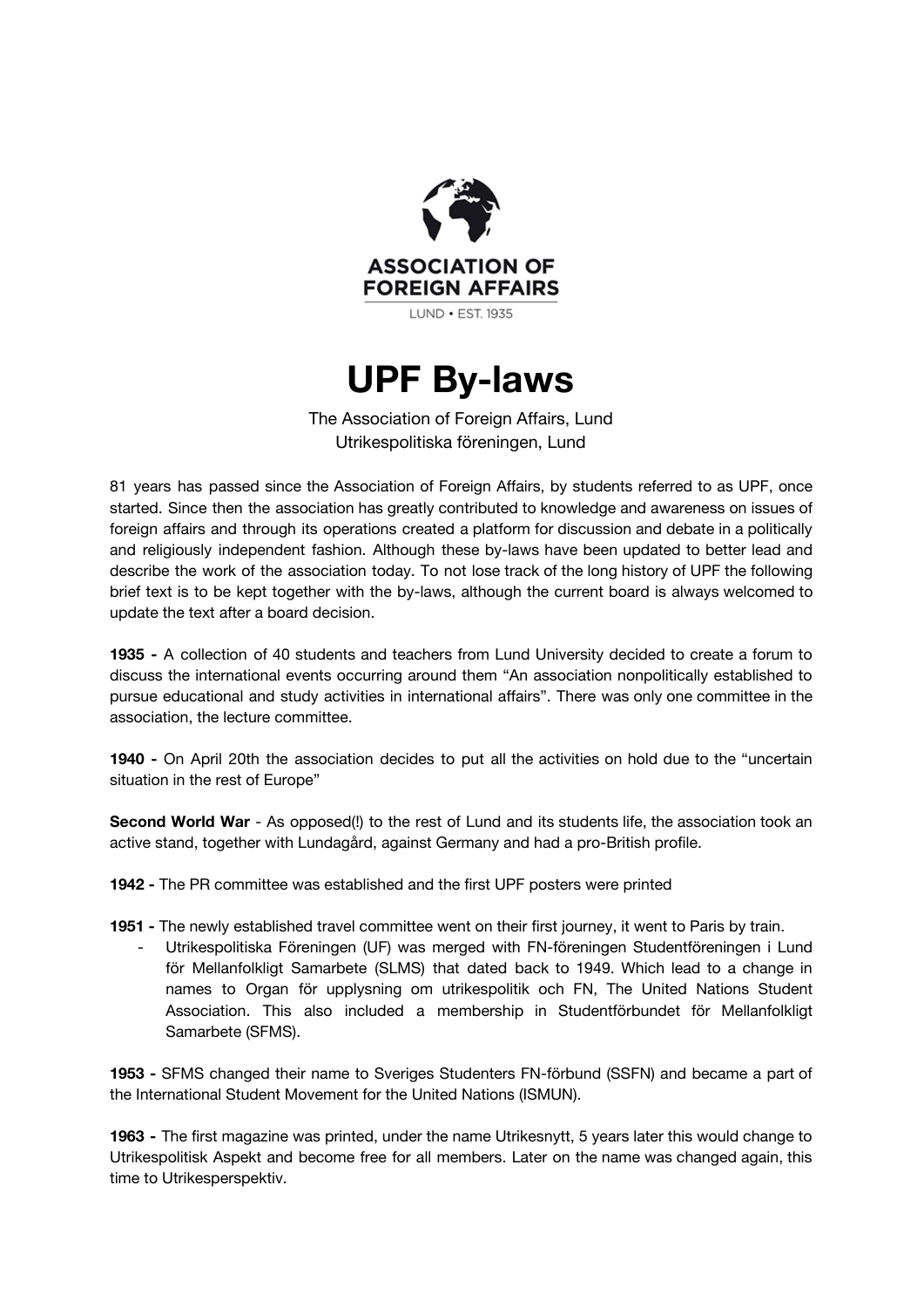**1967 -** UF became UPF.

**1972 -** SSFN changed name to Utrikespolitiska föreningarnas FN- förbund (UFFN).

**1981 –** The first "Sexmästare" (Head of activity) was elected but it took until 1996 until the post was accompanied by a committee, the one that we today call the activity committee.

**1984** - UPF withdrawls from UFFN and instead had a trial period as a local association for Svenska Röda Korset.

**1986** - The annual meeting decided not to continue the deal with Svenska Röda Korset and then became an independent student organisation.

**1997 –** The Radio Committee arises, back then the radio shows where broadcasted on Sundays.

**-** On April 20th UPF and the associations on foreign affairs in Gothenburg, Umeå, Uppsala and Växjö together created the association Sveriges Utrikespolitiska Föreningar. An association for cooperation amongst all associations on foreign affairs in Sweden.

**2000 –** Due to the huge amount of active members in the magazine committee the webzine committee was created to publish articles online under the same name as the magazine, Utrikesperspektiv. Later on the name would change to Tellus for a while, but then change back again.

**2007-** Utrikespolitiska Förbundet Sverige (UFS) / Swedish Association of International Affairs (UFS) accepted new by-laws an active corporation association between the associations of foreign affairs in Sweden.

**2010** - The association hosts a 75 years anniversary by hosting a ball.

**2015 –** The Association celebrates 80 years with a grand anniversary including a ball in the AF building and a lecture symposium.

**2016 -** When the board of 2016-2017 starts its year of operation and these by-laws are written the association also enters its first year with all activities in English, this due to the decisions to not have any Swedish articles in the magazine and to give the prep course, hosted by the career committee, in English.

> *Kajsa Fernström Nåtby* Lund, September 2016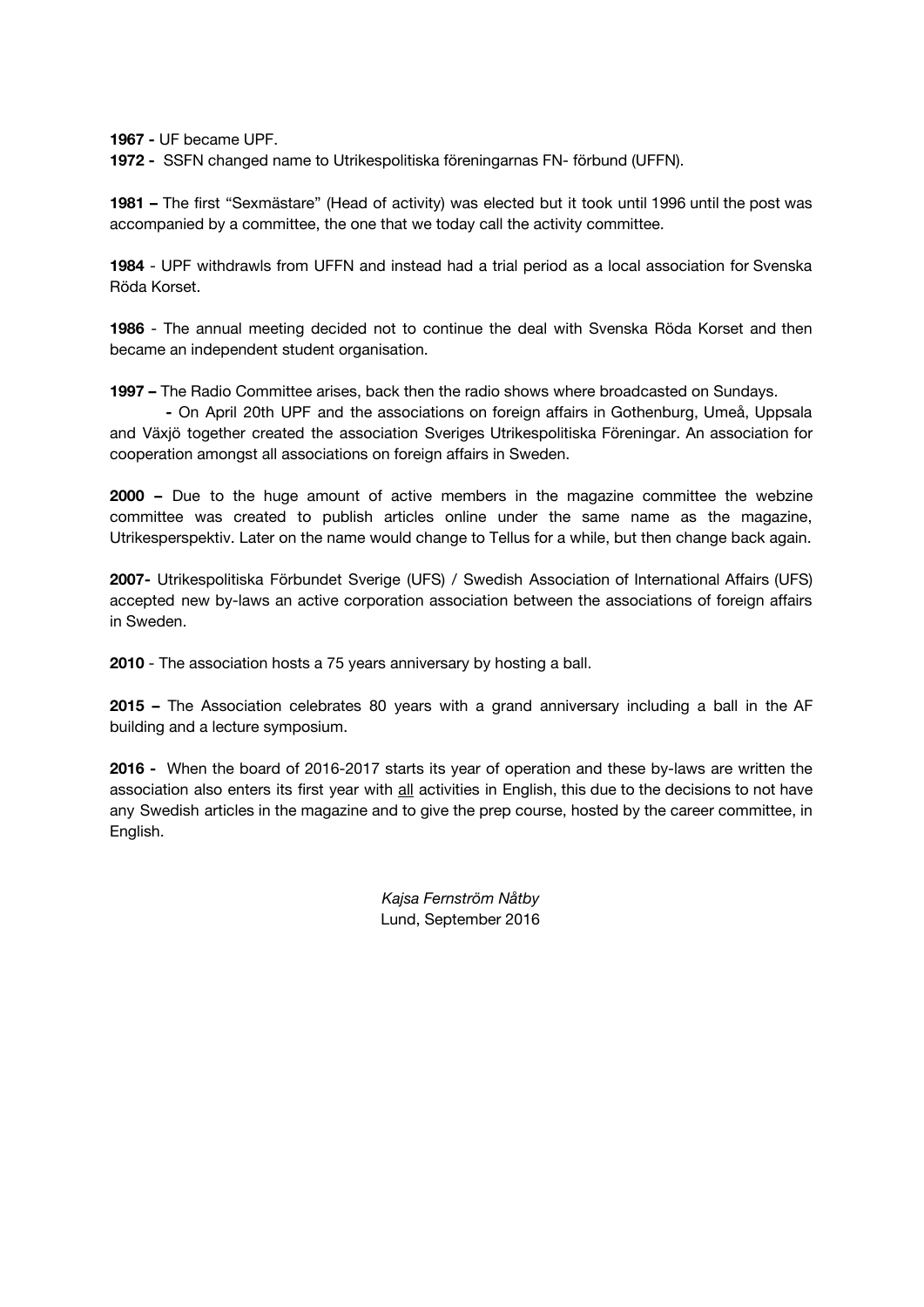

# **UPF By-laws**

The Association of Foreign Affairs, Lund Utrikespolitiska föreningen, Lund

## **1§ Purpose**

**1.1** The Association of Foreign Affairs, Lund / Utrikespolitiska Föreningen (UPF) is a politically and religiously unaffiliated student association with the purpose of conducting activities to spread knowledge and encourage debate about issues concerning international affairs. UPF's value system is built on a firm belief of democracy, human rights, equality, freedom, justice and sustainability. UPF should strive to uphold the above mentioned values in all its operations.

## **2§ Membership**

**2.1** UPF is a member of Akademiska Föreningen (AF) and adopts AF:s policies. Furthermore, UPF is a member of the Swedish Association of International Affairs (UFS).

**2.2**  Any individual showing an interest in UPF is entitled to a membership. . A membership can be denied in the case of exceptional circumstances, such as if the applicant has been previously excluded from the association.

**2.3** All active members should be members of AF. Individuals who are not members of AF can become supporting members. However, this is not possible for students enrolled at Lund University. Membership in AF is not mandatory for upper secondary students or under certain circumstances.

**2.4** Any individual who has paid the membership fee, established at the annual meeting, or has been appointed an honorary member, is a member of the association. Membership fees must be paid in full when signing up, thereby providing the person membership for a year (365 days). Membership fees are non-refundable.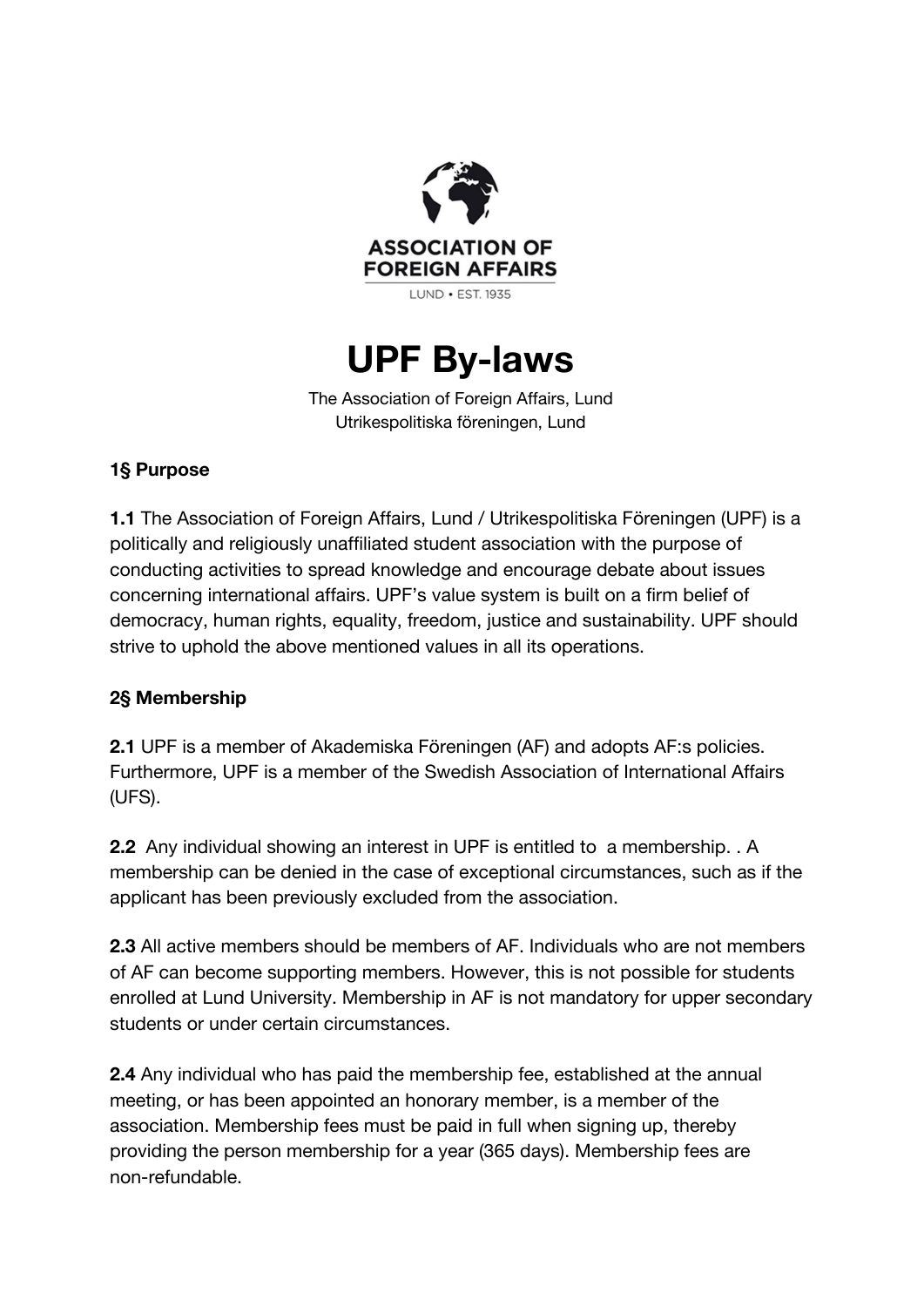**2.5** Any member who acts contrary to the purposes of the association as defined in 1§, or in any other way harms the association, can be excluded by a decision of the board.

**2.6** By recommendation of the board or any member, the association may nominate an individual who has shown a particular interest in the association and its purposes, defined in 1§, to become an honorary member. An honorary member is appointed at the annual meeting or at a regular board meeting with a two thirds majority of the casted votes. If such a majority is not attained, the matter shall not be mentioned in the minutes.

### **3§ Annual Meeting**

**3.1** UPF's year of operations extends from the 1st of July to the 30th of June the following calendar year. An annual election meeting and an annual meeting are to be held annually. The annual election meeting shall be held between the 1st of April and the 31st of May. The annual election meeting shall however not be held on the last of April. The annual meeting shall be held between the 15th of September and the 30th of September.

**3.2** The annual meeting is the highest decision making body of the Association of Foreign Affairs in Lund. The summons to the Annual Meeting shall be issued at least 14 days prior to the meeting.

**3.3** A protocol shall be kept at the annual meeting. The protocol shall be attested at the lasted eight (8) weeks after the closing of the annual meeting and made available for members and archived.

**3.4** Every annual meeting and annual election meeting must address and record in the minutes the following issues:

- 1 Election of the Secretary of the Annual Meeting.
- 2 Election of two Attesters and vote-counters.
- 3 Approval of the electoral roll.
- 4 Election of the Chair of the meeting.
- 5 Approval of the agenda.

6 Consideration of whether the summons to the Annual Meeting was carried out in accordance with the by-laws.

7 Other issues, mentioned in the summons.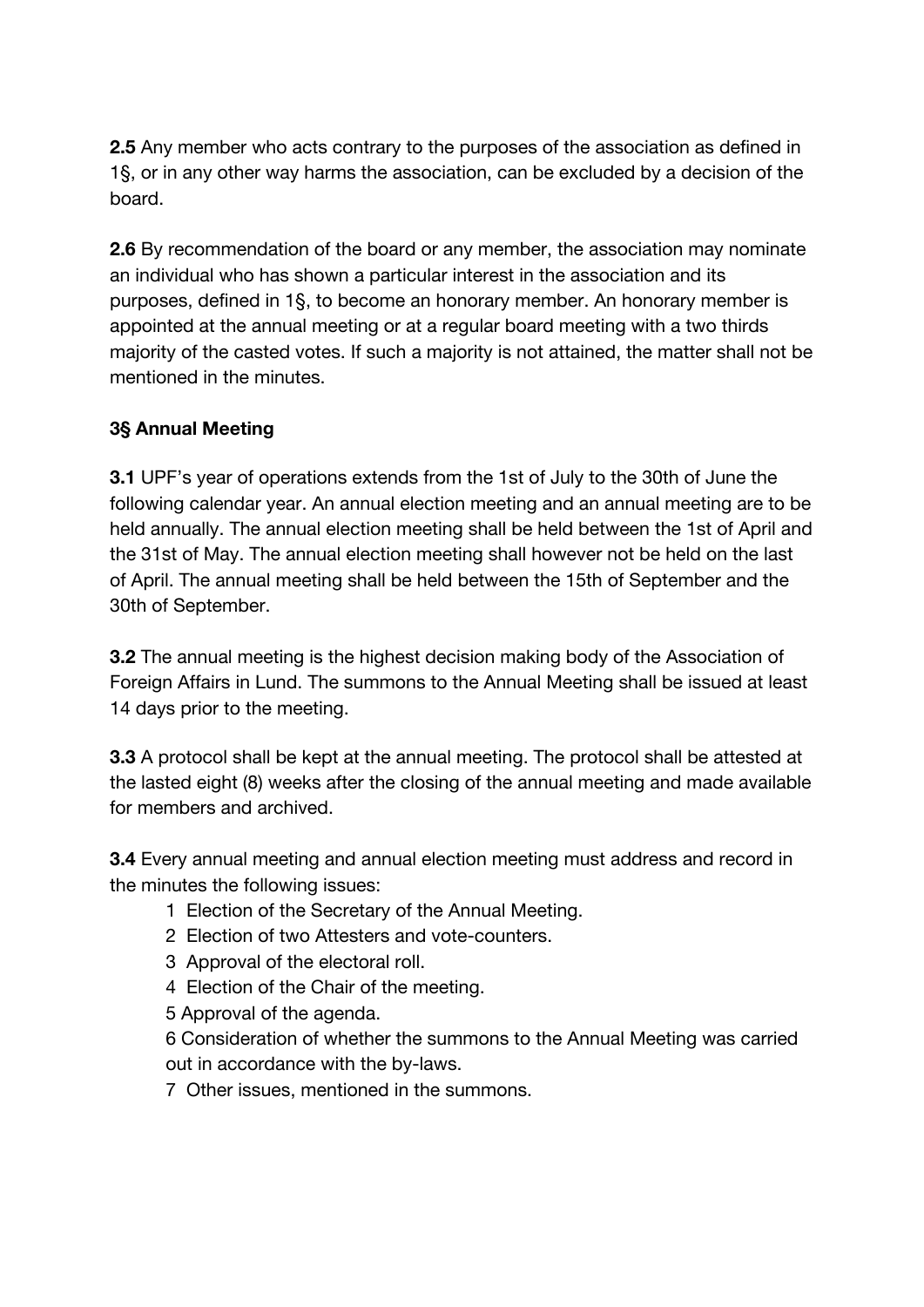**3.5** The Annual Meeting held in September must also address the following issues:

8 The annual report from the past year of operations.

9 The audit report on the board's administration for the past year of operations.

- 10 The previous board's discharge of responsibility.
- 11 Setting of the membership fee for the upcoming year.
- 12 Setting the budget for the upcoming year.
- 13 Setting the operational plan for the upcoming year.
- 14 Consideration of the board's proposals, if any.
- 15 Consideration of motions, if any.

**3.6** The Annual Election Meeting must also address the following issues:

8 Election of the association's President for the upcoming year of operations.

9 Election of the association's Vice President for the upcoming year of operations.

10 Election of the association's Treasurer for the upcoming year of operations.

11 Election of the association's Secretary for the upcoming year of operations.

12 Election of the association's representative to the Swedish Association of International Affairs (UFS) for the upcoming year of operations.

13 Election of the Associations Heads and Deputy of the various committees for the upcoming year of operations.

- 14 Election of other board positions for the upcoming year of operations.
- 15 Election of one to two auditors for the upcoming year of operations.

16 Election of three members of the Election Committee for the upcoming year of operations, where one should be elected as Head of the Election Committee.

**3.7** Only a full member, nominated by the Election Committee or registered as a counter candidate, can be elected board member or deputy board member. However, vacant positions do not need registration beforehand. The Presidency, the vice Presidency and the Treasury positions cannot be held by the same individual.

**3.8** Motions for the Annual Meeting shall be submitted in written form at least seven (7) days prior to the meeting. An issue not addressed in the meeting agenda cannot be subject to decision.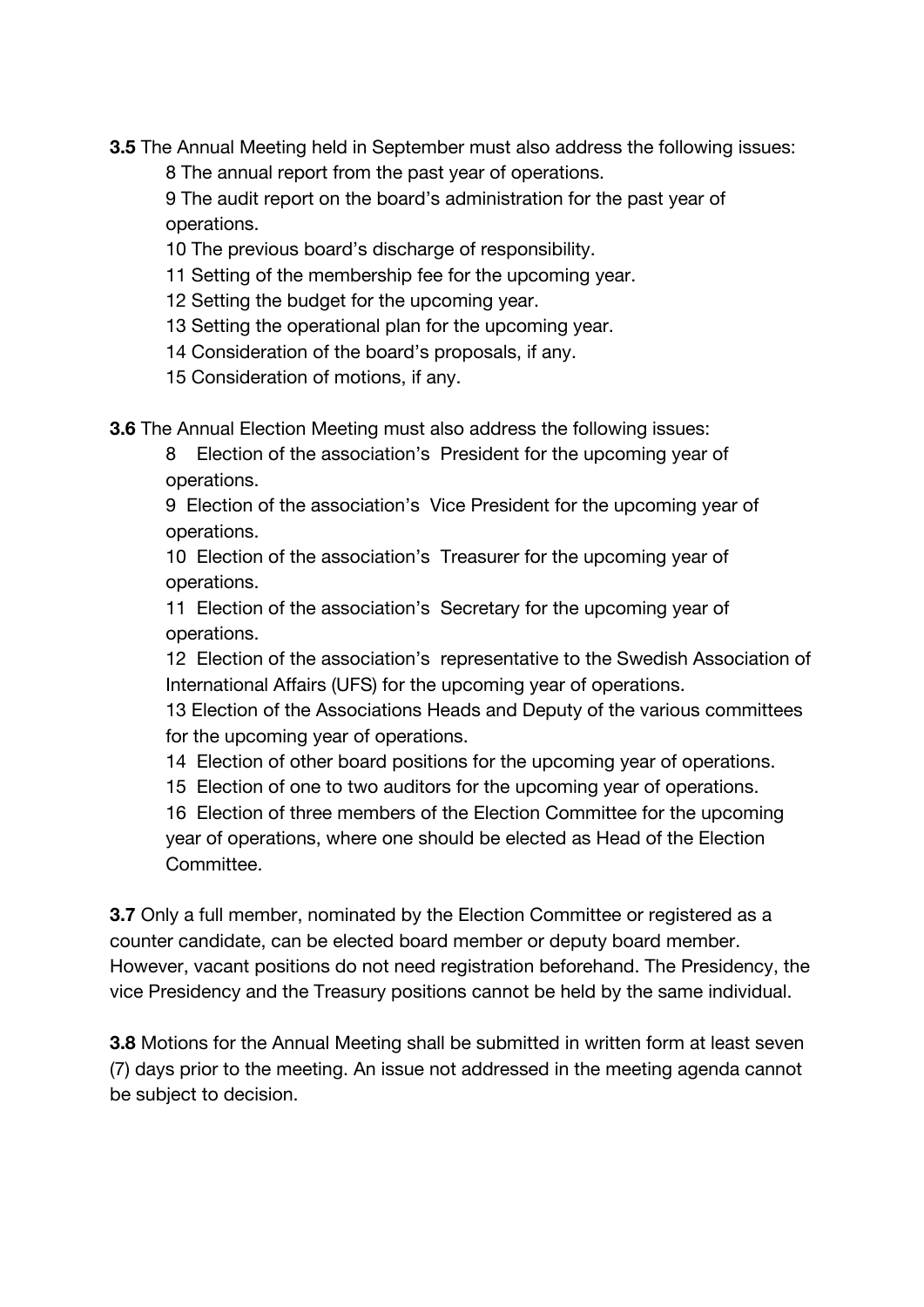**3.9** Members who have paid the membership fee at least 14 days prior to the Annual Meeting have a right to vote at the Annual Meeting and the Annual Election Meeting. Every individual is entitled to one vote. Voting with the power of attorney is prohibited. Every member has the right of free speech at the Annual Meeting and the Annual Election Meeting. The auditor has the right to comment on matters falling under §3.5.9-10.

**3.10** Unless otherwise requested by any member of the meeting, voting shall be carried out by acclamation. In the case of a ballot vote, blank and discarded votes shall not be counted.

**3.11** Decisions are taken with a simple majority unless otherwise stated. In the case of a draw, the matter should be decided by the flip of a coin.

**3.12** If the President finds that a speaker, who has been called to order, is still abusing its right of free speech, the President may deprive from its right to speak. If disorder occurs and cannot be averted by the President, the President may adjourn the meeting.

## **§4 Extra Annual Meetings**

**4.1** An extra annual meeting is called by the President, the board or the Auditor. An extra annual meeting shall also be held if one third of the association's members so requests in written form. An Extra Annual Meeting shall not be held between the first of June and the last of August, nor on the last of April. A summons to the Extra Annual Meeting shall be issued following the same procedure of the regular Annual Meeting. A summon to the Annual Election Meeting shall be issued following the same procedure of the regular Annual Meeting.

## **5§ Auditing**

**5.1** The auditor shall review the board's administration and account for the last operational and fiscal year. The audit report is to be presented at the Annual Meeting and to be submitted to the board no later than seven (7) days before the Annual Meeting.

**5.2** The auditor has the right to access all of the Association's accounts, annual meeting and board meeting protocols as well as other documents relevant to the activities of the Association.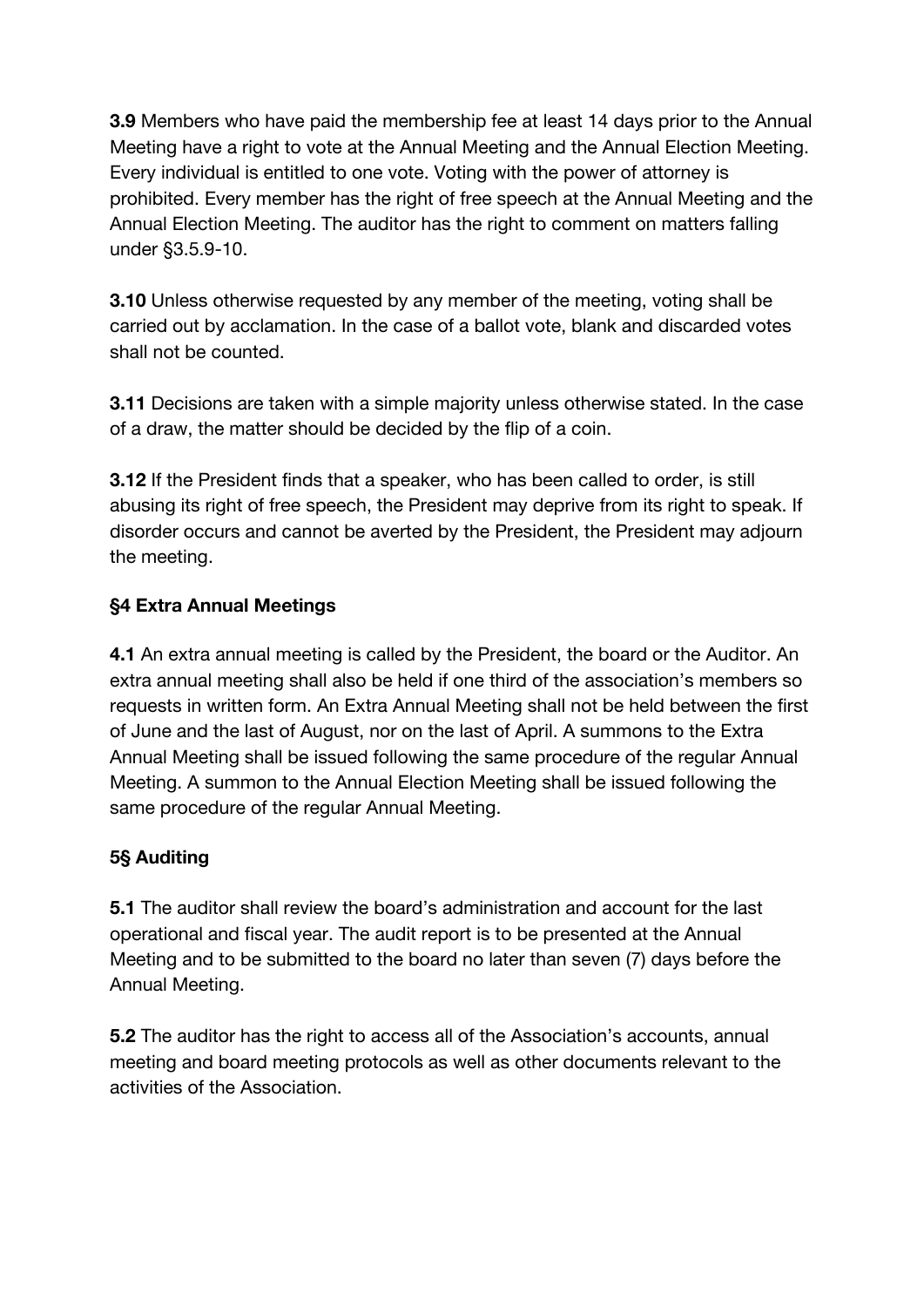### **6§ Finances**

**6.1** The Board manages the Association's funds and other assets.

**6.2** The President and the Treasurer are individually signatory for the Association

**6.3** The Treasurer shall:

6.3.1. Manage the Association's funds, assess finances and close the accounts at the end of the operational year.

6.3.2. Present a budget suggestion, made together with the President and the Vice President, to the Board at the beginning of the Association's year of operation.

## **7§ The Board**

**7.1** The board members are elected during the annual election meeting.

**7.2** The board consists of the heads and potential deputy heads of committees as well as a presidium.

**7.3** The presidium is chosen by the annual election meeting and should at least consist of a president, a treasurer and a secretary. If a Vice President and a representative to the Swedish Association of International Affairs (UFS) are elected, they are also part of the presidium.

**7.4** If a board member resigns during the operational year, the Board may appoint a replacement until the beginning of the following operational year by majority outcome of voting.

**7.5** The Board may temporarily or permanently appoint additional board members. A permanent appointment requires a unanimous vote.

**7.6** That which is stated by the Annual Meeting shall apply to the procedures of the Board. Board members elected by the annual meeting and permanently appointed additional board members have the right to vote with exception for deputy heads. All board members elected by the annual meeting and permanently appointed additional board members have the right to vote.

**7.7** The Board can reach a decision when at least half of the board members with the right to vote are present. Decisions are taken with a simple majority unless otherwise stated in the bylaws.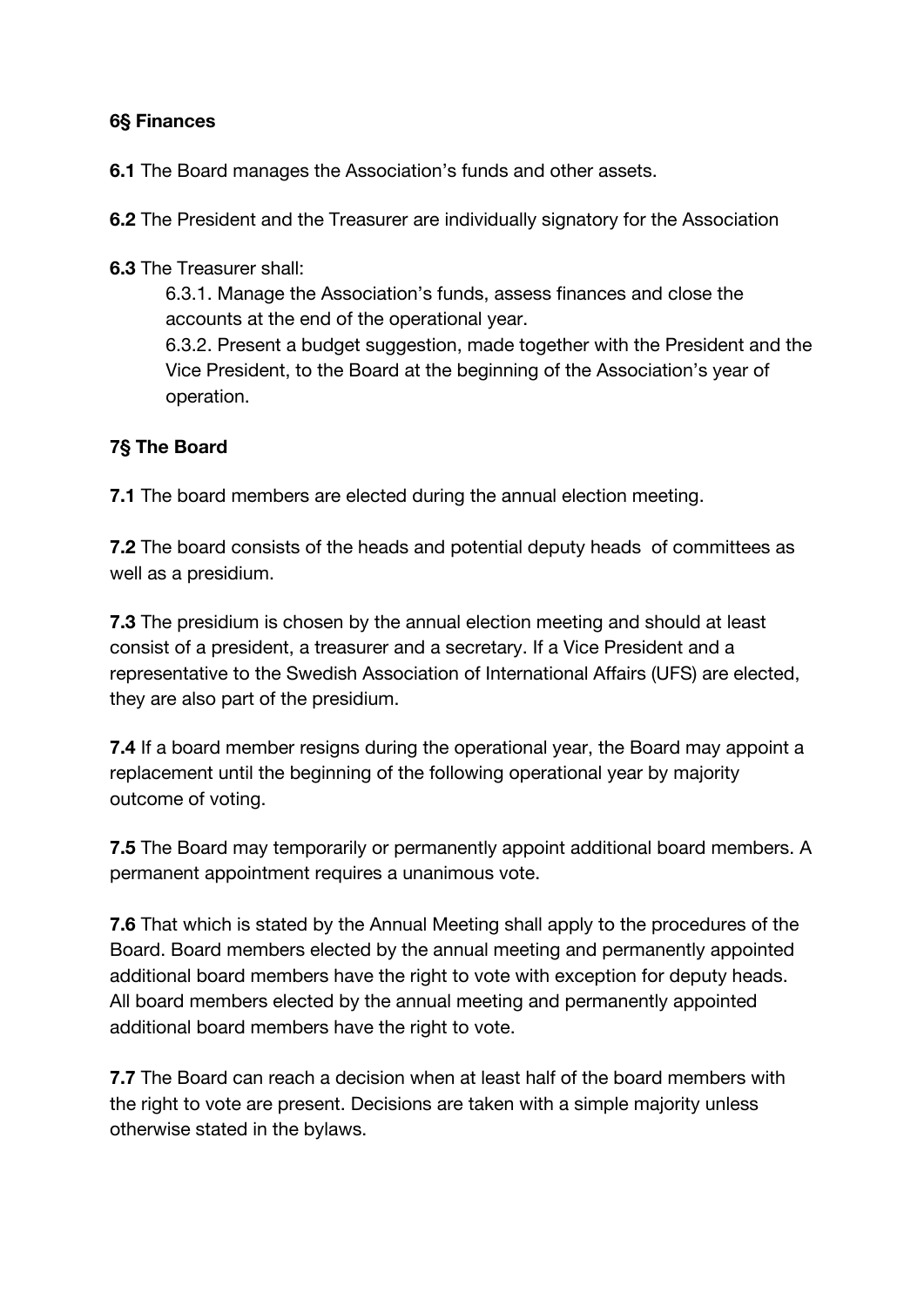**7.8** The Board is responsible for conducting a hand over to the following board to facilitate continuity in the association.

**7.9** The President shall:

- 1 Represent the Association and carry out its purpose.
- 2 Lead the organization and meetings of the Association and the Board.

3 When the President or Boards Members finds it necessary, send out a summons for board meetings. Summons shall be sent out at least five days before a board meeting, unless the board decides other.

4 Ensure that the work of the Association complies with the bylaws and policies, and that decisions are executed in due order.

5 Make sure an annual report according to 8§ is composed.

6 Consider requests and complaints from members in a neutral manner.

**7.10** In the case of the President's absence the Vice President shall take their place in executing the duties stated in §7.9.

**7.11** The Secretary shall:

- 1. Write and archive protocols from each board meeting. These shall be accessible for all members in the association.
- 2. Ensure that the year of operations is documented, mainly by saving the Association's printed material, e.g. magazines, leaflets, posters marketing lectures and upcoming lectures, as well as any correspondence with potential lecturers of extra interest.
- 3. File the Association's this material in the Academic Society's archive and/or in other suitable place.

**7.12** The representative to the Swedish Association of International Affairs shall:

- 1. Represent the Association in the Board of the Swedish Association of International Affairs.
- 2. Continuously communicate information from UFS to the UPF Board.

**7.13** The other members of the Board shall attend board meetings and perform the duties they were elected to do.

## **8§ The Annual Report**

**8.1** The Annual Report shall include:

8.1.1. Information concerning the Association's activities during the past operational year; such as lectures, workshops, excursions, seminars and other activities.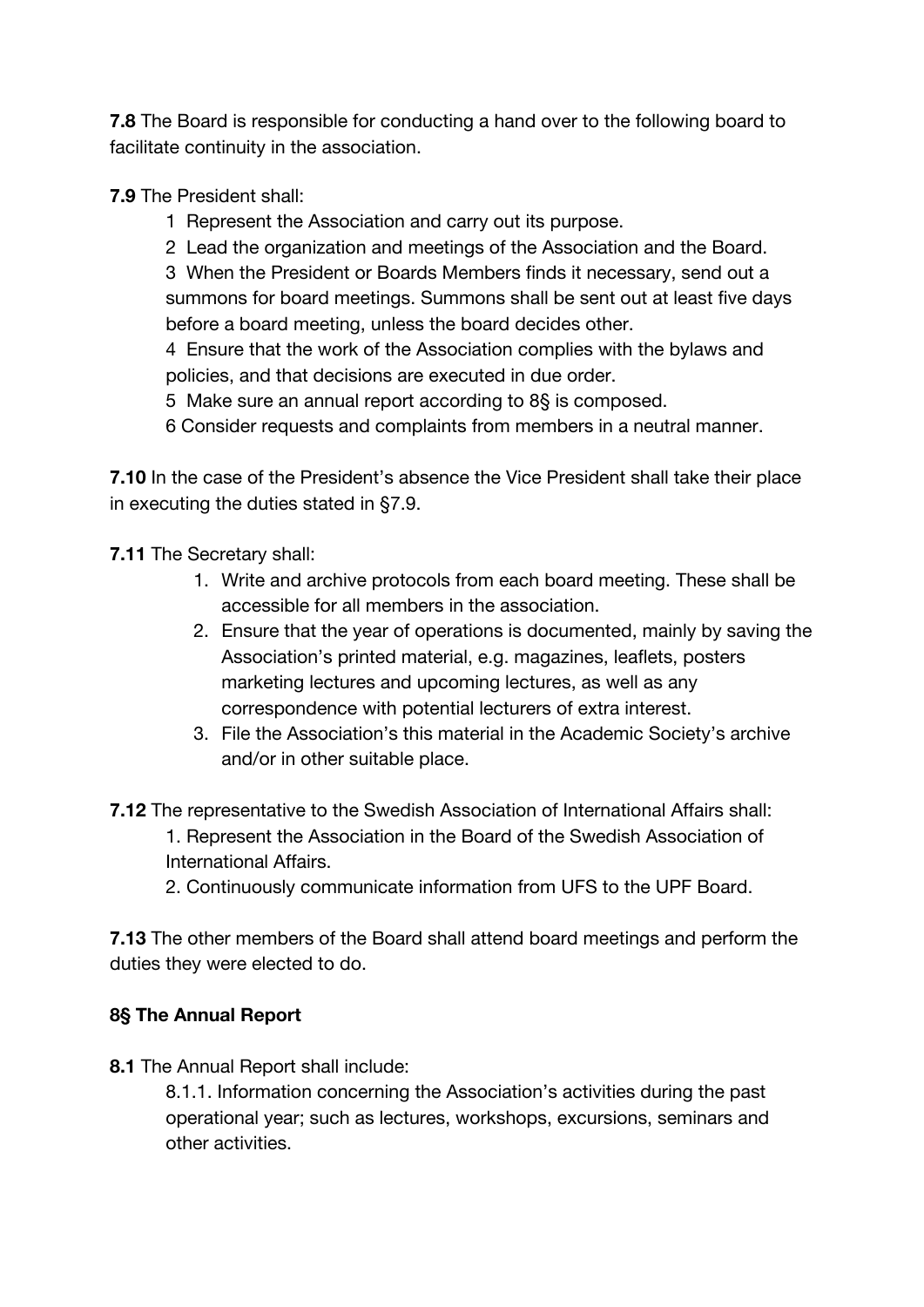8.1.2. Information about the amount of board meetings held during the operational year.

8.1.3. A register of all board members and their areas of responsibility during the operational year,

8.1.4. Information regarding the amount of members of the Association at the end of the year of operations.

## **9§ Senior collegium**

**9.1** A former board member, permanently appointed additional board member, deputy board member or active member nominated by the senior collegium may become a member in the Senior Collegium. An Honorary Member is automatically a member of the Senior Collegium.

## **10§ The Election Committee**

**10.1** The Election Committee is elected by the Annual Election Meeting.

**10.2** The Election Committee shall be comprised of three members, where the Head of the Election Committee is responsible for summoning and has the right to a tie-breaking vote.

**10.3** At least one of the committee members should not have been board member in UPF before. Current board members cannot be a part of the nominating committee.

**10.4**  If the Head of the Election Committee resigns, the nominating committee should choose a new member responsible for summoning amongst themselves.

**10.5** If a member of the Election Committee is subject to election of any other position than a member of the election committee during an annual meeting the election committee member must resign from its responsibilities within the Election Committee before the election process starts.

**10.6** The Election Committee shall nominate candidates to all positions stipulated in §3.6, 9-17 prior to the Annual Election Meeting.

**10.7** The Election Committee's nominations shall be available for the member associations and their members at least two (2) weeks before the opening of the electoral meeting.

**10.8** The newly elected Election Committee takes office when UPFs operational year starts.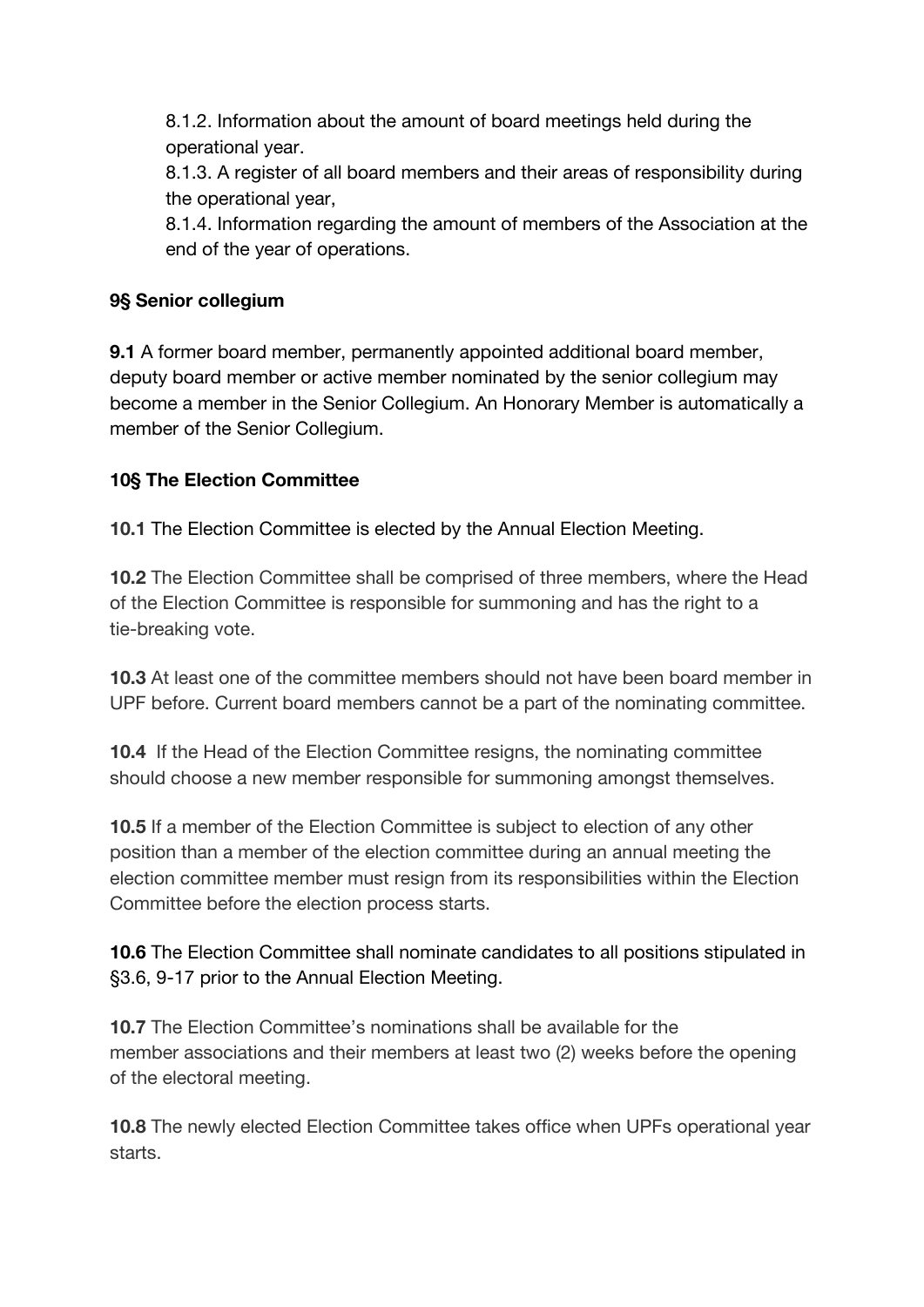### **11§ Interpretation and Amendment of Bylaws**

**11.1** The authority to interpret these bylaws and other general provisions is held by the President of the Association. In the Presidents' absence, this authority is handed down to the Vice President.

**11.2** Amendment of the bylaws may only be made by two (2) decisions with identical wording (exceptions are made for editorial changes) in two consecutive Annual Meetings during two separate operational years. At least one of the annual meetings must be a regular annual meeting. The decision is taken by a majority of two thirds (2/3) of the participants in the meetings.

### **12§ Disbandment of the Association**

**12.1** The Association can be disbanded made by two (2) decisions with identical wording (exceptions are made for editorial changes) in two consecutive Annual Meetings during two separate operational years. At least one of the annual meetings must be a regular annual meeting. The decision is taken by a majority of two thirds (2/3) of the participants in the meetings.

**12.2** Disbandment cannot take place if at least five members wish to continue the activities of the Association.

**12.3** The annual meeting taking the second decision on disbanding the association decides where any leftover assets will go.

**12.4** In case of disbandment the Association's archive material shall be passed on to the archive of AF.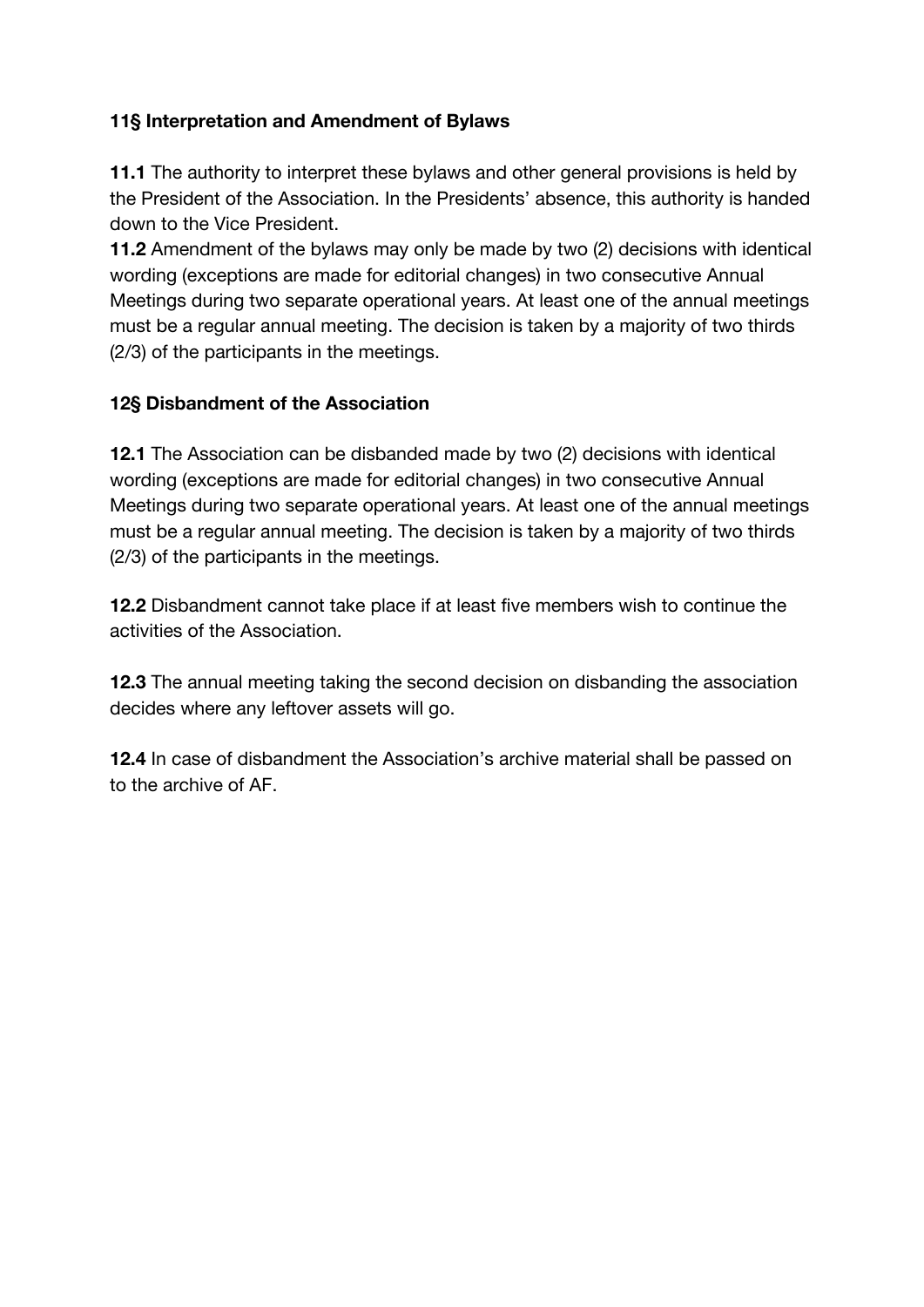

**LUND EST. 1935** 

## **Motion about adopting a new Statutes**

#### **Background**

The Board of 18/19 started the process of revising the Association's Bylaws and policies, but were unable to finish their work. The Board of 19/20, therefore, decided to continue the work. At the first board meeting of the year, held in Skanör in August, the Board decided to delegate the responsibility to a working group that would consist of board members, active members, and previous board members. The Board of 19/20 decided to give the Secretary the responsibility for this working group. The initial goal was to revise as many steering documents as possible. However, the working group decided to mainly focus on the current Bylaws.

To get different perspectives and be including in the process, both the previous Board and the current working group held workshops for members interested in contributing, or learning more about the Bylaws and policies of UPF. Furthermore, we marketed the working group through posts on social media to contact the Secretary if anyone was interested in joining. In addition, the Board was encouraged to give inputs on what they felt was lacking. The first draft was sent to the Presidents for input, and once the inputs were given, the group updated the document accordingly. A second draft was sent to the current sitting board and a few former board members for further inputs and comments on what needed to be clarified, changed, added, or removed. The members, and former members who received the document were given approx. 16 days to read through and give additional suggestions. After the deadline, the group updated the document according to the comments we found reasonable, and provided arguments when we decided not to make changes according to the comments. Lastly, the week of the Annual Election meeting there will be discussion square(s) were members of the Association can ask questions.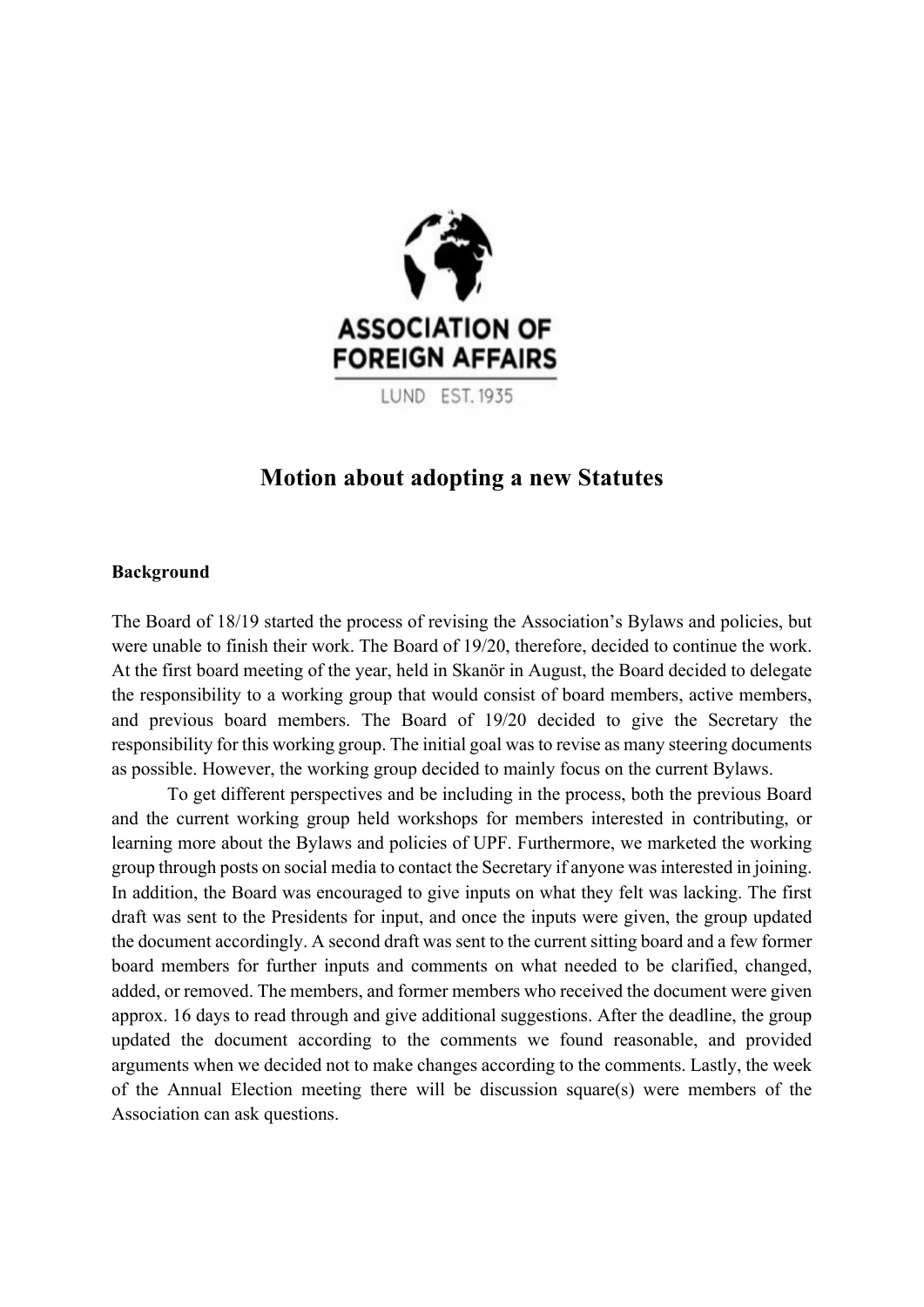#### **Purpose**

The purpose behind the new suggestion of Bylaws (here Statutes) is to have a steering document that is up to date and better suits the way our Association works today. We continue expanding the operations of the Association without having proper guidelines on certain procedures, which, at times, creates uncertainties and inconsistency. Furthermore, the purpose is to continue developing and making sure that we become a more transparent Association where members can easily understand how UPF operates and what is expected of the Board. Subsequently, also making it easier to hold the Board accountable for its work and decisions.

The current Bylaws of UPF (see attachment: UPF By-laws) was lastly updated briefly in 2017 in conjunction with changes made to the Board structure. Before that, it was briefly updated in 2008. While revising the Bylaws and comparing it to the operations UPF conducts today, the working group noticed that the Bylaws lack proper guidelines, structure and transparency. Therefore, the group decided to redo the whole document (See attachment: UPF Statutes).

The major changes made compared to the current Bylaws are:

- A clearer structure that makes it easier to find relevant information.
- More detailed information on how to conduct the Association's operation to create a better transparency within the association. This was mainly done through:
	- o Defining the different categories of memberships and the rights that comes with each category.
	- o Set deadlines for when summons, protocols, agendas and documents should be sent out to the Board, and made public to the members.
	- o Procedure for by-elections since this is something that has started to occur more frequently compared to previous years.
- Added a Rules of procedures where we defined important words and phrases used in meeting formalia.
- Defined a hierarchy for steering documents in case of perceived contradiction.
- Changed the Election Committee's name to the Nominating Committee, since their job is to nominate candidates for positions and not elect them.
- Made sure that policies are binding and not perceived as guidelines.
- Gave the Board the power to overrule a President's interpretation if the Board feels that the President has made a wrongful interpretation.
- Added a section on regulating and defining an Inspector position.
- Added a regulation in the Statutes for Rules and Regulation.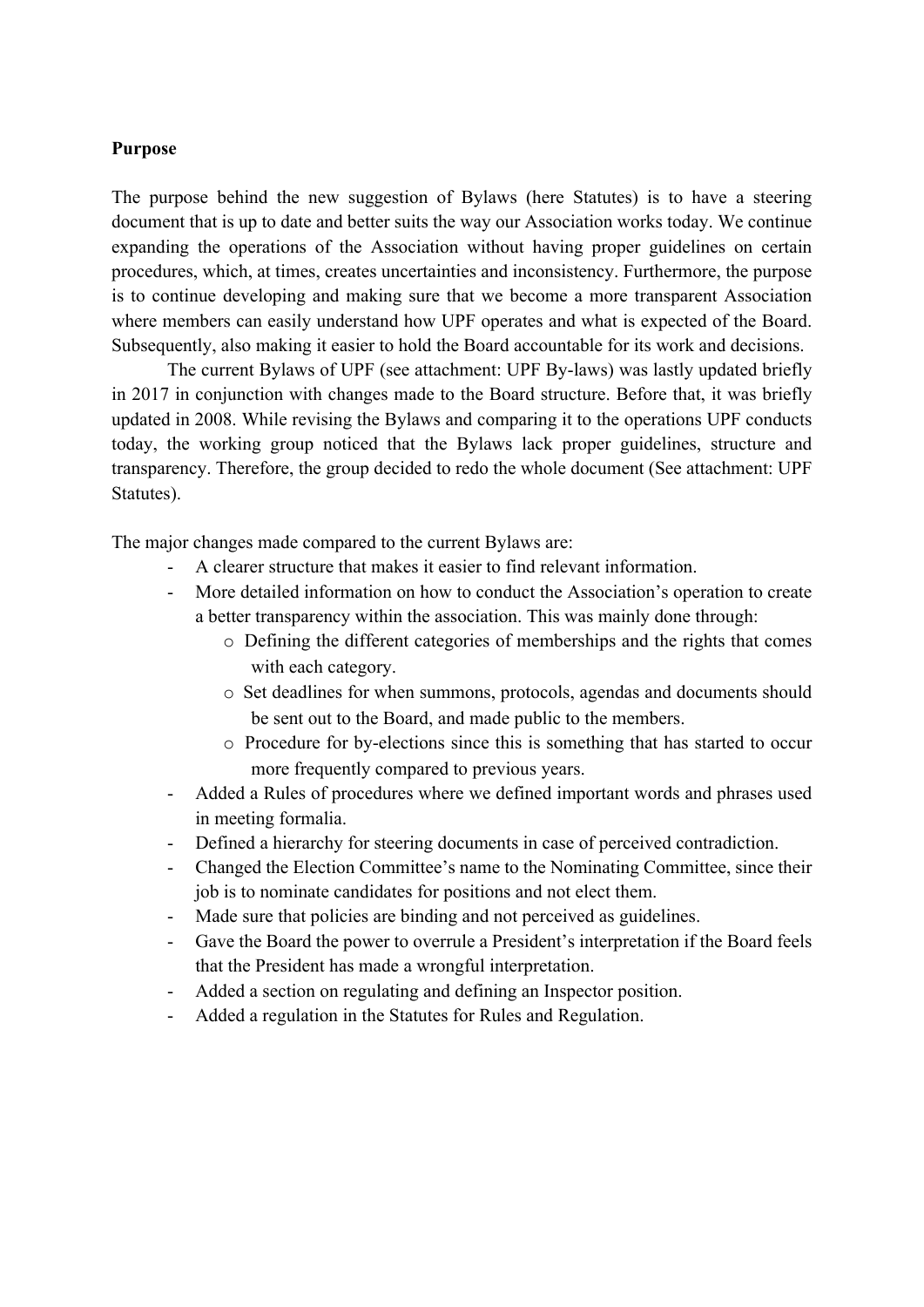### **Proposal**

We propose that the Annual Meeting decides

*To replace the current UPF Bylaws, and accept the attached document "UPF Statutes".* 

*Soha Kadhim, Zigne Edström,* 

Chipelable Inveltation

*UPF Secretary 19/20 UPF Vice President 18/19*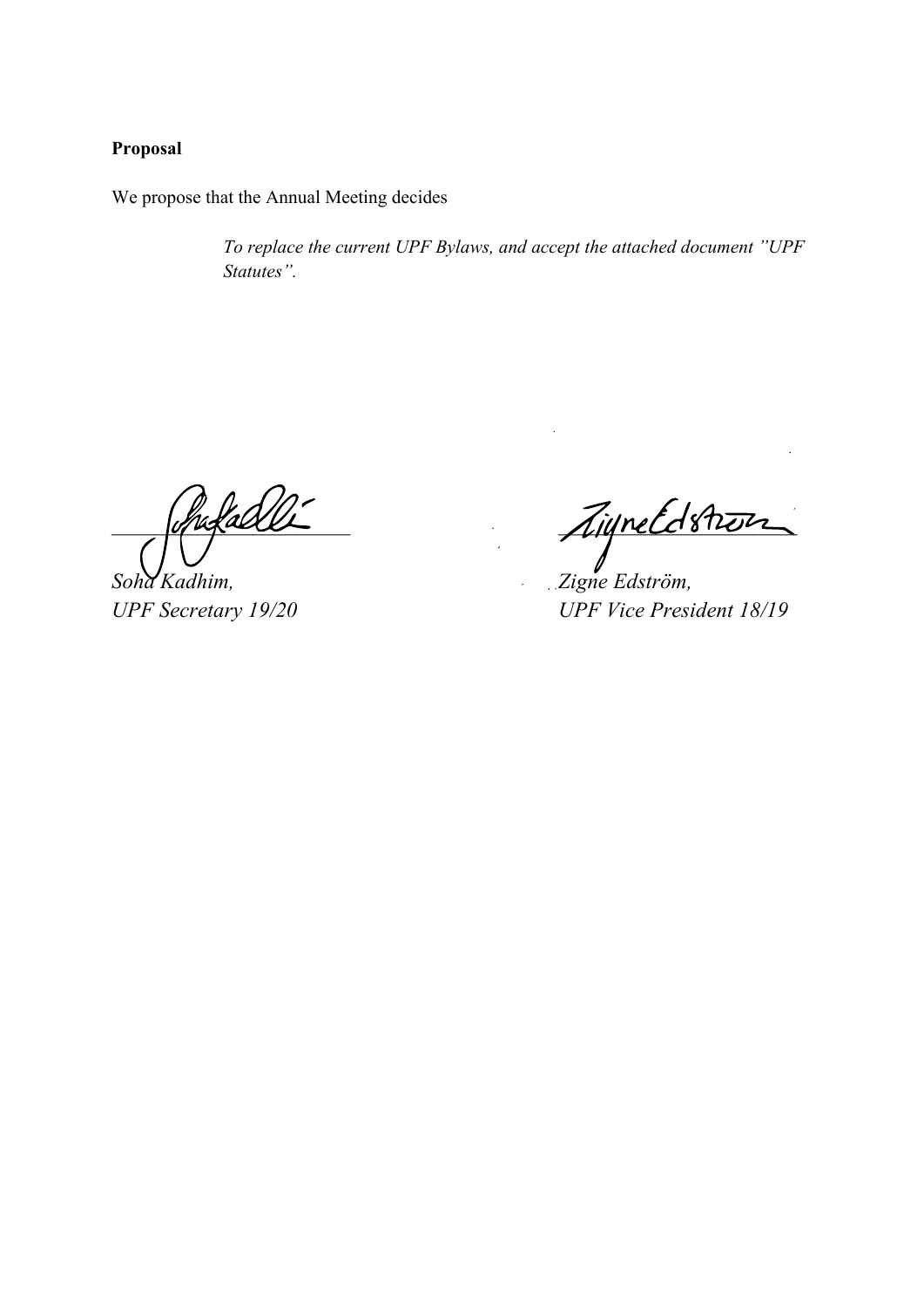

LUND EST. 1935

# **UPF STATUTES**

The Association of Foreign Affairs Lund Utrikespolitiska Föreningen Lund (UPF Lund)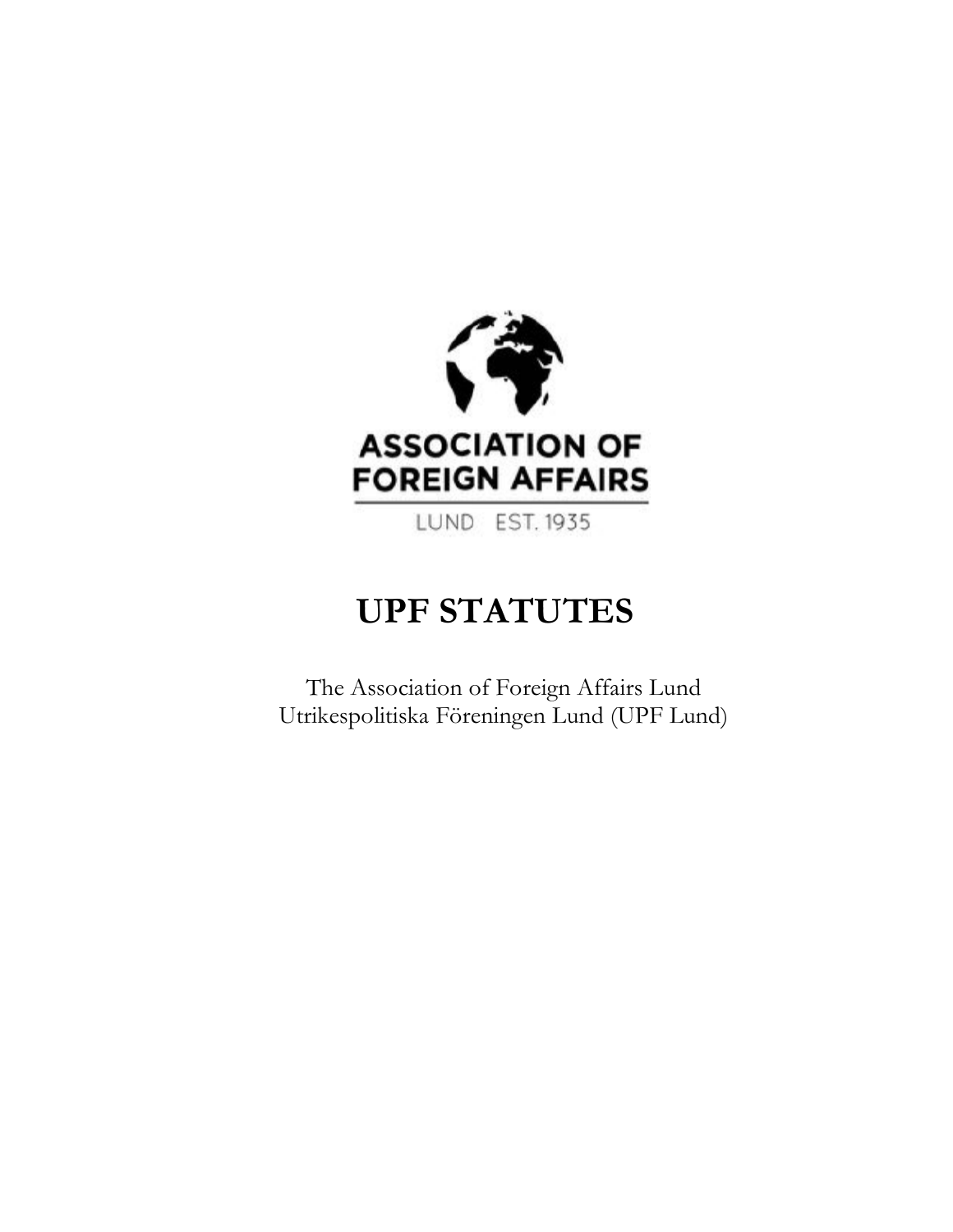## Content

| 1. PURPOSE AND ORGANIZATION                  | $\overline{3}$ |
|----------------------------------------------|----------------|
| 2. MEMBERS                                   | $\overline{4}$ |
| <b>3. RULES OF PROCEDURE</b>                 | 6              |
| <b>4. ANNUAL MEETINGS</b>                    | $\overline{7}$ |
| 5. THE BOARD                                 | 11             |
| <b>6. THE NOMINATING COMMITTEE</b>           | 16             |
| 7. THE ANNUAL REPORT                         | 17             |
| 8. AUDITING                                  | 17             |
| 9. THE INSPECTOR                             | 18             |
| <b>10. SENIOR COLLEGIUM</b>                  | 18             |
| 11. INTERPRETATION AND AMENDMENT OF STATUTES | 19             |
| <b>12. DISBANDMENT OF THE ASSOCIATION</b>    | 19             |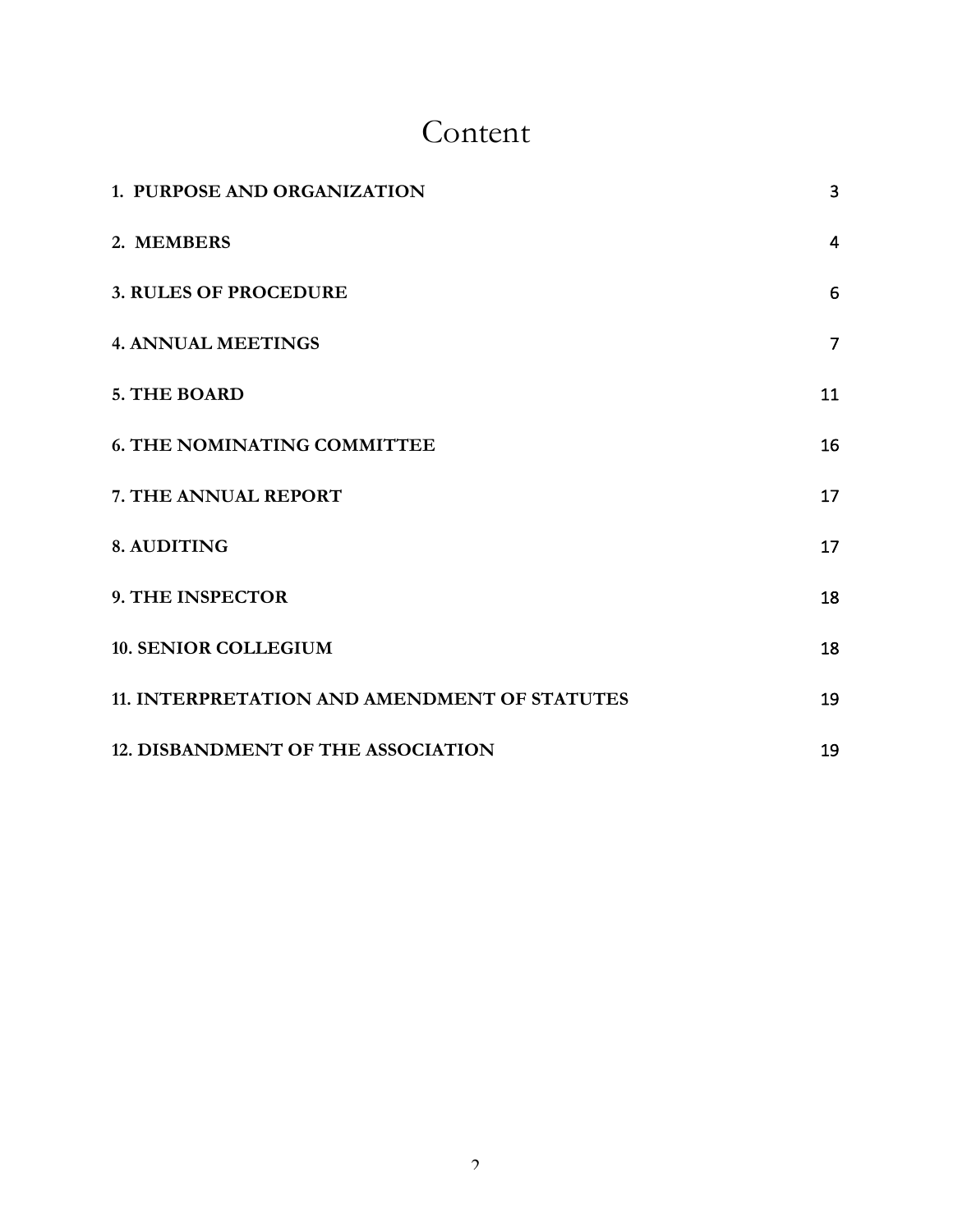## **1. Purpose and organization**

| $$1.1$ Purpose                 | The Association of Foreign Affairs/Utrikespolitiska<br>Föreningen Lund (UPF Lund) is a politically and religiously<br>unaffiliated student association with the purpose of<br>conducting activities to spread knowledge and encourage<br>debate on issues concerning international affairs. UPF's value<br>system is built on a firm belief in democracy, human rights,<br>equality, freedom, justice, and sustainability. UPF should<br>strive to uphold the above mentioned values in all its<br>operations. |
|--------------------------------|----------------------------------------------------------------------------------------------------------------------------------------------------------------------------------------------------------------------------------------------------------------------------------------------------------------------------------------------------------------------------------------------------------------------------------------------------------------------------------------------------------------|
| ∫1.2 Organization              | The Association of Foreign Affairs consist of:                                                                                                                                                                                                                                                                                                                                                                                                                                                                 |
|                                | The Annual Meetings,<br>1.<br>The Board,<br>2.<br>The Nominating Committee,<br>3.<br>Trustee positions,<br>4.<br>Additional Members,<br>5.<br>Auditor(s), and<br>6.<br>7.<br>Inspector                                                                                                                                                                                                                                                                                                                         |
| $\int$ 1.3 Operational year    | The Association of Foreign Affairs' operational and fiscal<br>year stretches from the 1st of July until the 30th of June.                                                                                                                                                                                                                                                                                                                                                                                      |
| § 1.4 Financial responsibility | The Board manages the Association's<br>funds and other assets.                                                                                                                                                                                                                                                                                                                                                                                                                                                 |
| § 1.5 Signatories              | The Association of Foreign Affairs' Board have the right to<br>sign the firm. The President and The Treasurer are<br>individually signatory for the Association.                                                                                                                                                                                                                                                                                                                                               |
| § 1.6 Steering documents       |                                                                                                                                                                                                                                                                                                                                                                                                                                                                                                                |
| $$1.6.1$ Hierarchy             | The Association's steering documents have the following<br>hierarchy.                                                                                                                                                                                                                                                                                                                                                                                                                                          |
|                                | Statutes,<br>1.<br>Rules and Regulations,<br>2.                                                                                                                                                                                                                                                                                                                                                                                                                                                                |

3. Policies, and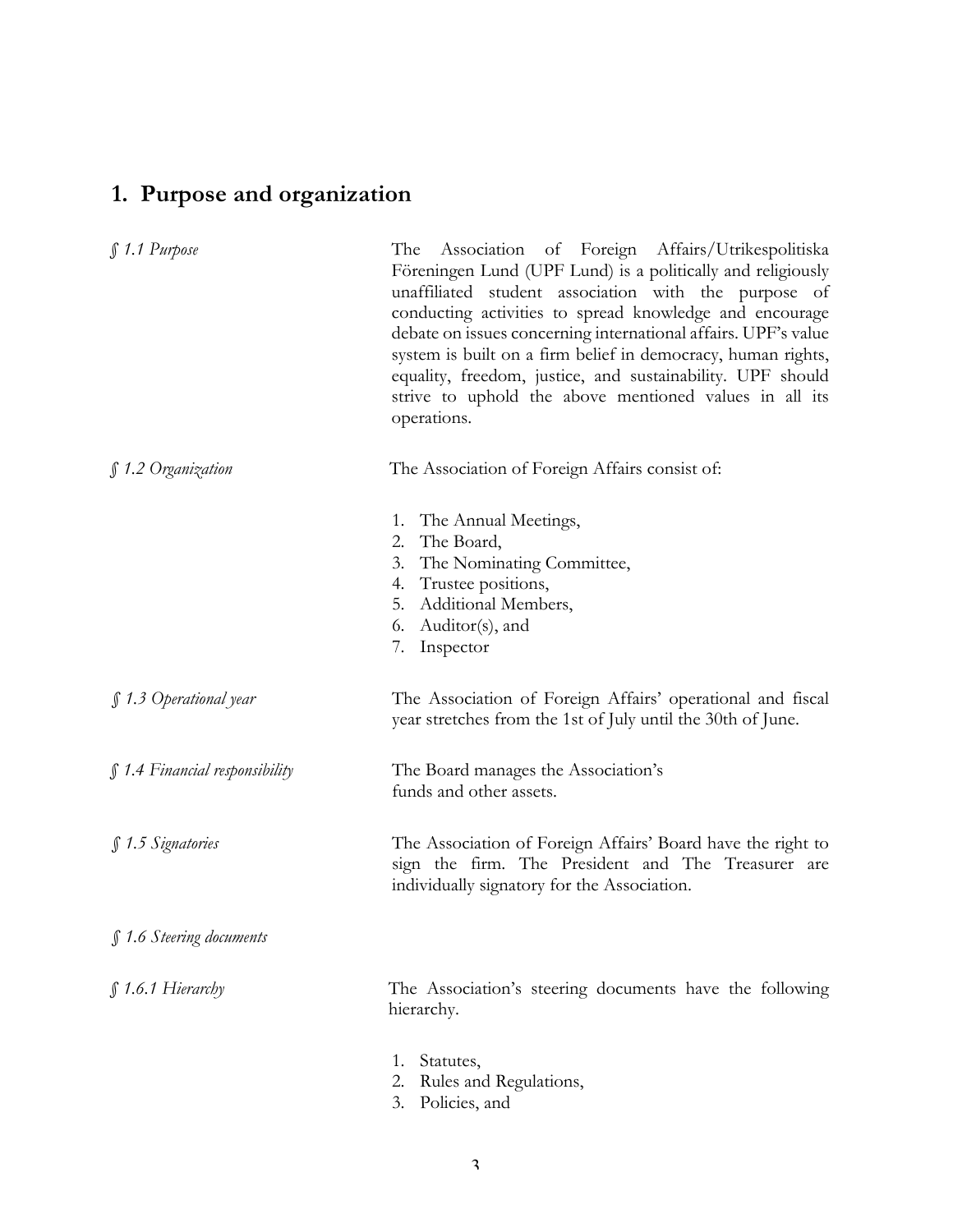|  | Additional steering documents. |
|--|--------------------------------|
|  |                                |

All steering documents are binding. If the documents are deemed contradictory, what is stated in a document with a higher hierarchal status is applied.

*§ 1.6.1 Amendments* Amendments to the steering documents demands the following decisions:

> Amendments to the Statutes require two (2) decisions, with identical wording, at two (2) consecutive Annual Meetings, during two (2) separate operational years. The decisions are taken by a qualified majority.

> Amendments to Rules and Regulations require a decision by the Annual Meetings. The decision is taken by a simple majority.

> Acceptance of, or amendments to policies require a decision by the Board or the Annual Meetings.

## **2. Members**

| $\int$ 2.1 Member of      | UPF is a member of Akademiska Föreningen (AF) and<br>adopts AF:s policies. UPF is also a member of the Swedish<br>Association of International Affairs (UFS).                                                                                                |
|---------------------------|--------------------------------------------------------------------------------------------------------------------------------------------------------------------------------------------------------------------------------------------------------------|
| $$2.2$ Membership         | Any individual showing an interest in UPF is entitled to apply<br>for a membership. Any individual who has paid the<br>membership fee, as established at the Annual Meeting, or has<br>been appointed an honorary member, is a member of the<br>Association. |
|                           | A membership can be denied in the case of exceptional<br>circumstances. This includes, but is not limited to; if the<br>applicant has been previously excluded from the Association.                                                                         |
| $\int$ 2.3 Membership fee | The membership fee is established at the Annual Meeting.<br>The fee must be paid in full when signing up, thereby<br>providing the person membership for a year (365 days).                                                                                  |

´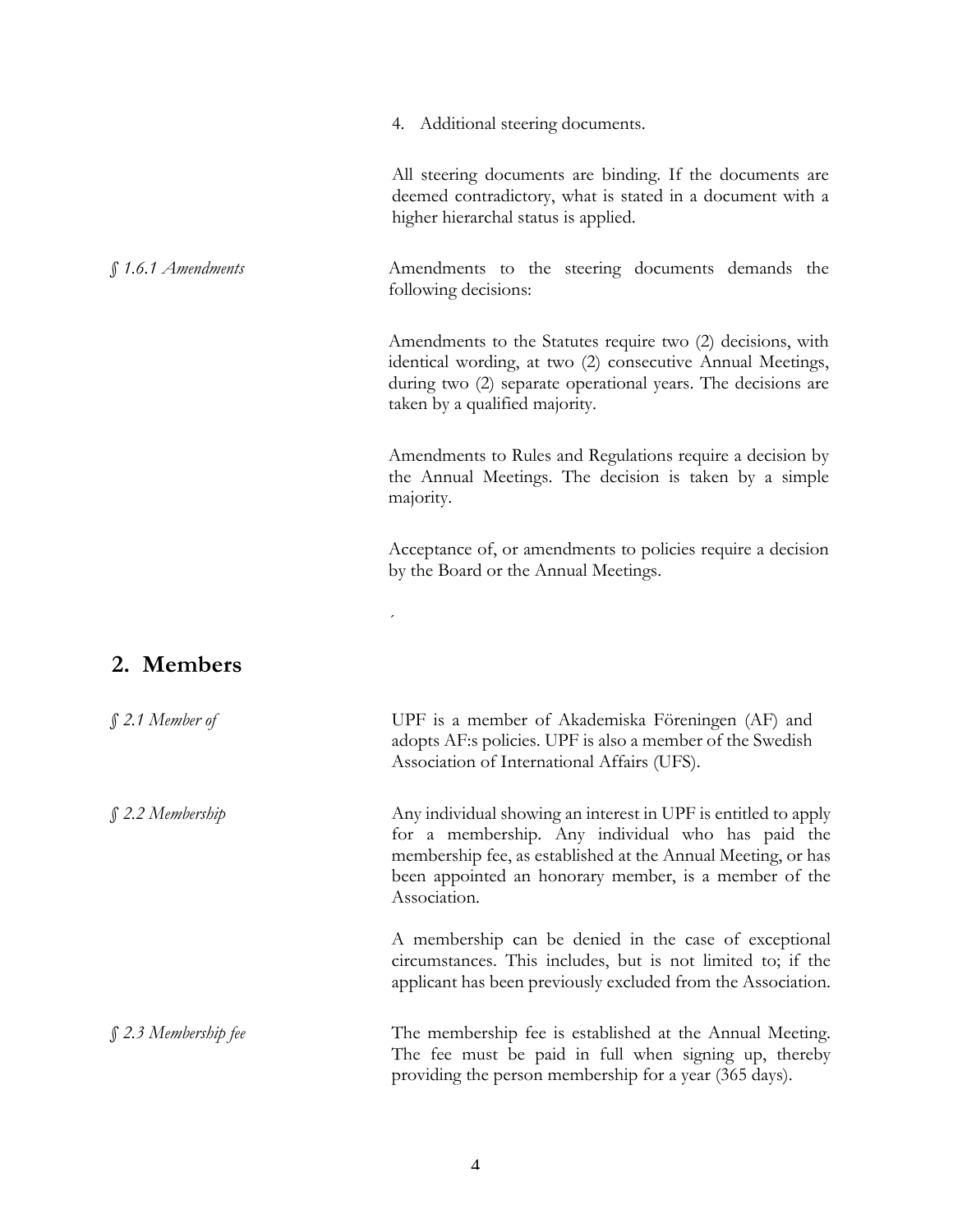| $\int$ 2.4 Refund of membership fee    | Memberships are nonrefundable.                                                                                                                                                                                                                                                                                                                           |
|----------------------------------------|----------------------------------------------------------------------------------------------------------------------------------------------------------------------------------------------------------------------------------------------------------------------------------------------------------------------------------------------------------|
| $$2.5$ Ordinary membership             | An ordinary member is a member who is also a member<br>of AF.                                                                                                                                                                                                                                                                                            |
| § 2.6 Support Membership               | Individuals who are not members of AF can become<br>supporting members of UPF. However, members who are<br>enrolled at Lund University are required to have an AF<br>membership.                                                                                                                                                                         |
| § 2.7 Honorary Member                  | The title honorary member can be given to anyone without the<br>qualifications for ordinary membership, as stated in $\int 2.5$ . It is<br>usually given because of their (public) achievements,<br>contributions or particular interest in the Association and its<br>purposes, as stated in f1.1. An honorary membership lasts a<br>lifetime.          |
| § 2.7.1 Electing honorary members      | An honorary member is recommended by any member, and is<br>appointed at the Annual Meeting or at a regular board meeting.<br>The decision requires a simple majority at the Annual Meeting,<br>and a qualified majority at the Board Meeting. If such a<br>majority is not attained, the matter shall not be mentioned in<br>the minutes.                |
| $$2.8$ Active members                  | An active member of UPF is an ordinary member whom is a<br>committee member, part of a working group, holds a trustee<br>position, or anything equivalent.                                                                                                                                                                                               |
| § 2.9 Trustee position                 | A member who holds a trustee position is a member of UPF<br>who has been elected either by one of the Annual Meetings,<br>the Board, or the Committee to carry out specific duties within<br>the Association. To become eligible for election, the member<br>has to be an ordinary member of the Association. This does<br>not apply for the auditor(s). |
| $$2.10$ Membership for upper secondary | Members recruited from upper secondary schools can attend<br>all lectures. They cannot become active members of UPF.                                                                                                                                                                                                                                     |
| $\int$ 2.11 New membership categories  | New membership categories are decided at the Annual<br>Meeting in conjunction with the setting of the membership<br>fee, §4.7 point 11.                                                                                                                                                                                                                  |
| $\int$ 2.12 The rights of a member     | Ordinary members have the exclusive right to:                                                                                                                                                                                                                                                                                                            |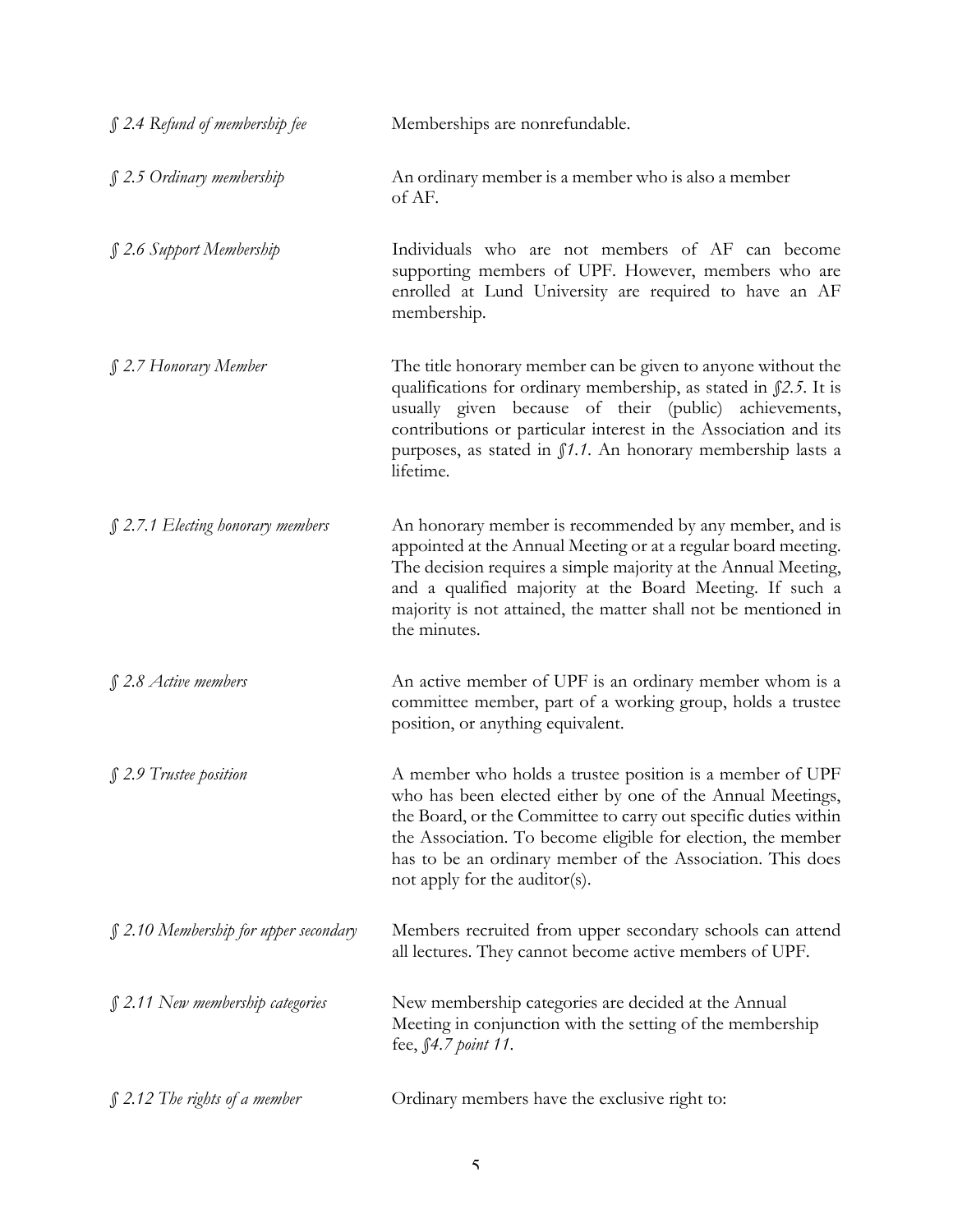|                                 | 1. Vote at the Annual Meetings,<br>Candidate for positions of trust, and<br>2.<br>3. Send in motions to board meetings and Annual<br>Meetings                                                                                                                                                                                                                                                              |
|---------------------------------|------------------------------------------------------------------------------------------------------------------------------------------------------------------------------------------------------------------------------------------------------------------------------------------------------------------------------------------------------------------------------------------------------------|
| § 2.13 Excluding a member       | Any member who acts contrary to the purposes of the<br>Association as defined in $\int 1.1$ , or in any other way harms the<br>Association, can be excluded by a decision of the Board. The<br>decision has to be taken with a qualified majority.                                                                                                                                                         |
| 3. Rules of Procedure           |                                                                                                                                                                                                                                                                                                                                                                                                            |
| § 3.1 Application               | The regulations in this chapter should be followed by all<br>bodies of the Association, unless otherwise is stated.                                                                                                                                                                                                                                                                                        |
| §3.2 Voting                     | At meetings, all ordinary members present have one vote.<br>Power of attorney may not be used. Protocol of votes should<br>be used if a member of the body moves for it.                                                                                                                                                                                                                                   |
| § 3.3 Definition of majority    | A simple majority is reached by more than half of the casted<br>votes. A qualified majority requires two-thirds of the present<br>members at the meeting with a voting right. A blank vote is to<br>be counted as an abstained vote. Unless otherwise is stated,<br>decisions are made with a simple majority.                                                                                             |
| \$3.4 Bias                      | A person who is about to vote is considered biased if the<br>matter concerns themselves or someone whom they have an<br>intimate, related, or close relation with, or if the matter can be<br>expected to result in clear benefit or damage to themselves or<br>that person. Each member of a body who is eligible to vote is<br>responsible for the announcement of bias and must abstain<br>from voting. |
| $\int$ 3.7 Reservation          | A member, who does not agree with a decision, have the right<br>to make a reservation. The member is then freed of<br>responsibility for this decision. Reservations should be handed<br>in to the Secretary of the meeting before the signing of the<br>protocol is done.                                                                                                                                 |
| $\int$ 3.8 Note in the protocol | Any member of the Association has the right to leave a note<br>in the protocol.                                                                                                                                                                                                                                                                                                                            |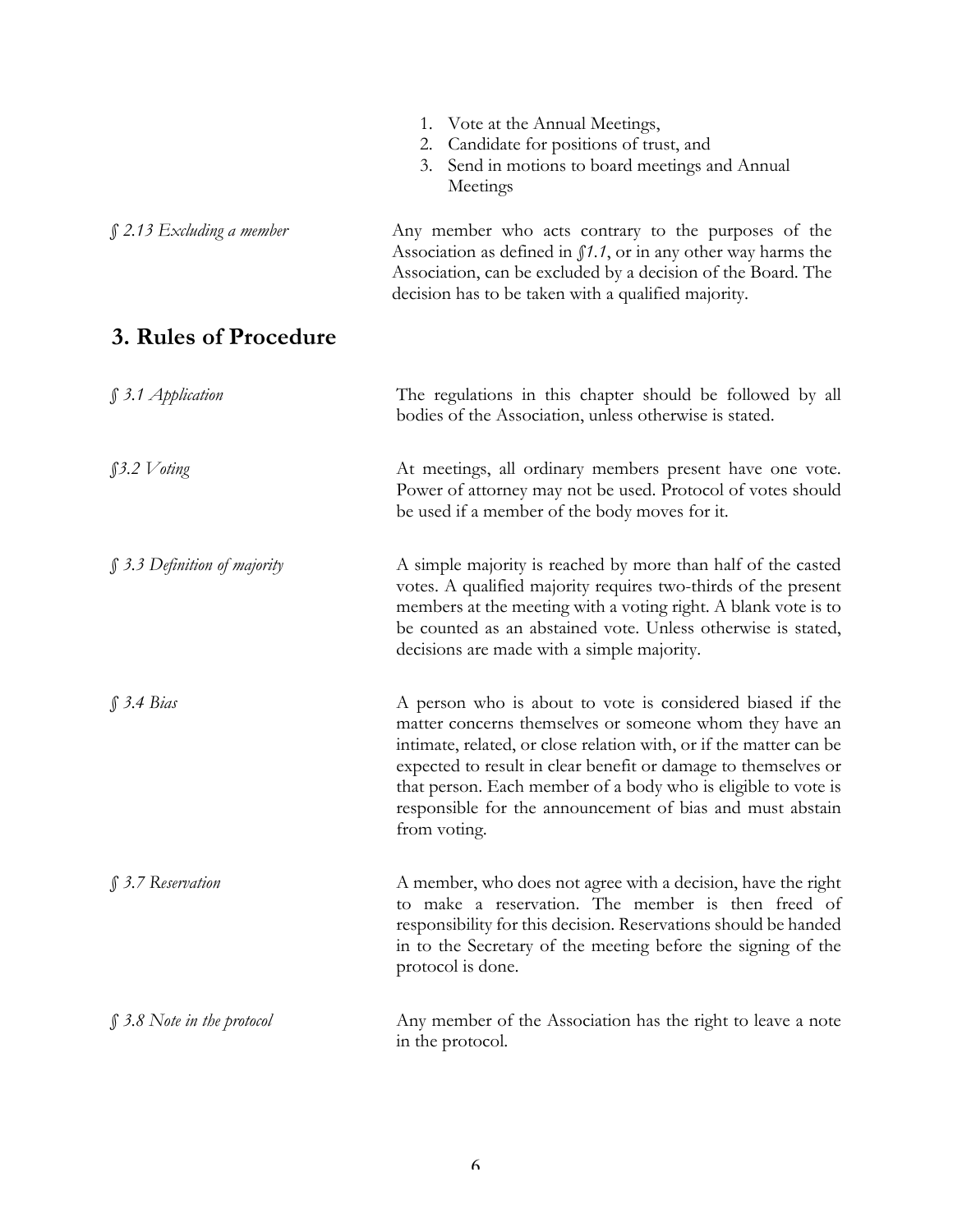## **4. Annual Meetings**

| § 4.1 Annual meetings                     | The Annual Meetings are the Annual Meeting, the Annual<br>Election Meeting, or the extra Annual Meeting. The Annual<br>Meetings are the highest decision making body of the<br>Association of Foreign Affairs in Lund.                                                                                                                                                                                                                 |
|-------------------------------------------|----------------------------------------------------------------------------------------------------------------------------------------------------------------------------------------------------------------------------------------------------------------------------------------------------------------------------------------------------------------------------------------------------------------------------------------|
| <i>S.</i> 4.2 Time of the annual meetings | An Annual Meeting and an Annual Election Meeting are to be<br>held annually. The Annual Election Meeting shall be held in<br>the spring, between the 1st of April and the 31st of May. The<br>Annual Election Meeting shall however not be held between<br>the 28th of April and the 1st of May. The Annual Meeting shall<br>be held in the autumn, between the 15th of September and the<br>15th of October.                          |
| $$4.3~S$ ummons                           | The summons to the Annual Meetings shall be issued at least<br>fifteen (15) business days prior to the meeting.                                                                                                                                                                                                                                                                                                                        |
| $\int$ 4.4 Protocol                       | A protocol shall be kept of the Annual Meetings. The protocol<br>should be sent to the attesters ten $(10)$ business days after the<br>Annual meetings. The attesters should be given ten (10)<br>business days to attest the protocol. The attested protocol must<br>be made public no later than twenty-five (25) business days<br>after the Annual Meetings. When attested and made public, the<br>protocol shall also be archived. |
| $$4.5$ Meeting presidium                  | The meeting presidium consists of the Chair of the meeting<br>and Secretary of the meeting and shall to the extent possible<br>not be held by board members at Annual Meetings. If it is not<br>possible to find individuals outside the Board, the President<br>and the Secretary may take the roles.                                                                                                                                 |
| § 4.6 General agenda                      | The Annual Meetings must address and record in the<br>minutes the following issues:                                                                                                                                                                                                                                                                                                                                                    |
|                                           | 1. Election of the Secretary of the Annual Meetings.<br>Election of Chair of the Annual Meetings.<br>2.<br>Election of two Attesters and vote-counters.<br>3.<br>4. Approval of the electoral roll.<br>5. Approval of the agenda.<br>6. Consideration of whether the summons to the Annual<br>Meetings were carried out in accordance with the<br>Statutes.<br>7. Other issues, mentioned in the summons.                              |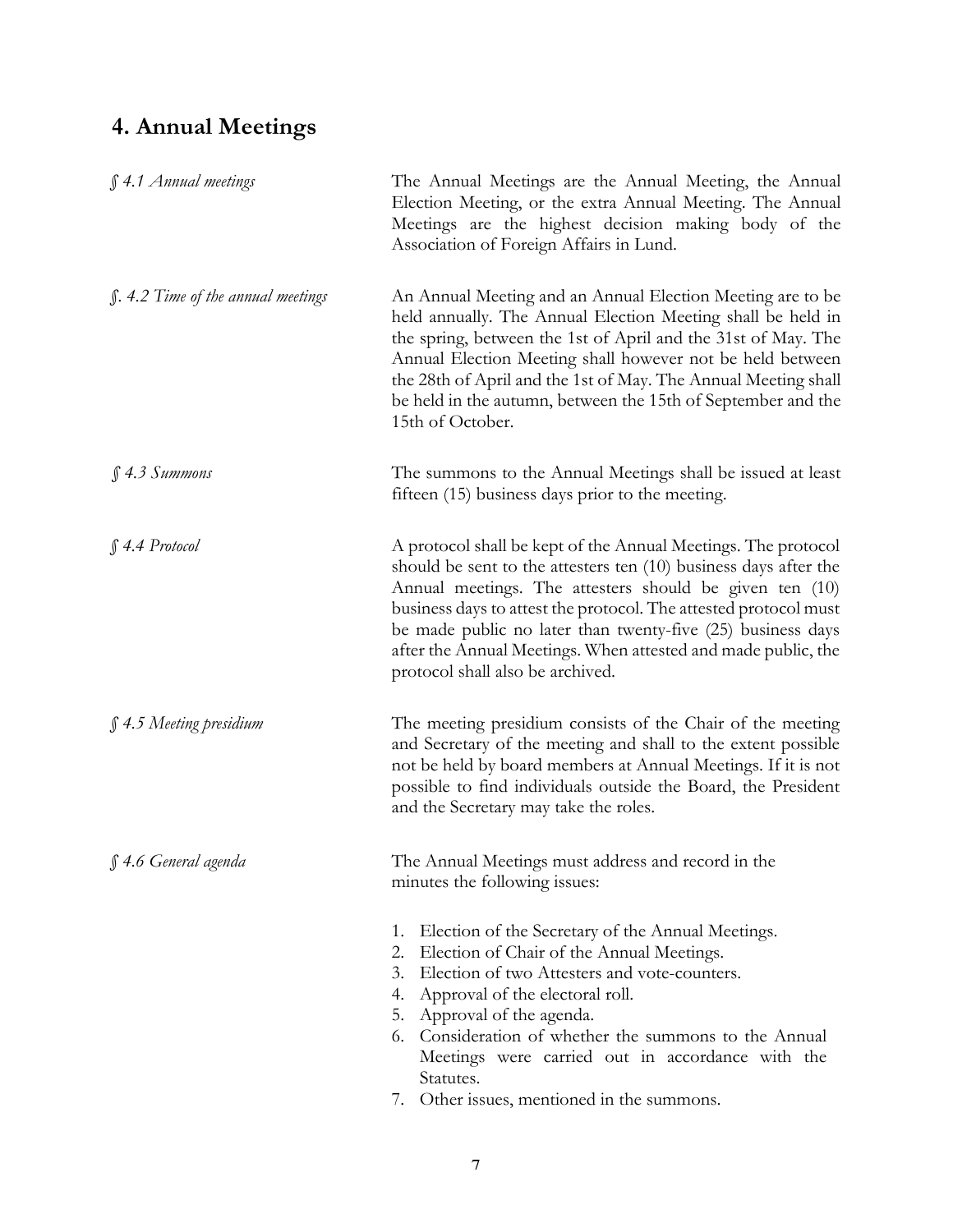address the following issues: 8. The annual report from the past year of operations. 9. The audit report on the Board's administration for the past year of operations. 10. The previous Board's discharge of responsibility. 11. Setting of the membership fee for the upcoming year. 12. A decision on the Board's proposition of the budget for the upcoming year. 13. A decision on the Board's proposition of the operational plan for the upcoming year. 14. A decision on additional Board proposals, if any. 15. A decision on motions, if any. *§ 4.8 Annual election meeting agenda* The Annual Election Meeting must also address the following issues: 8. Election of the Association's President for the upcoming year of operations. 9. Election of the Association's Vice President for the upcoming year of operations. 10. Election of the Association's Secretary for the upcoming year of operations. 11. Election of the Association's Treasurer for the upcoming year of operations. 12. Election of the Association's representative to the Swedish Association of International Affairs (UFS) for the upcoming year of operations.

*§ 4.7 Annual meeting agenda* The Annual Meeting held during the autumn must also

- 13. Election of the Associations Head of a Committee and Board Member, and potential Head of a Committee and Deputy Board Member for the upcoming year of operations.
- 14. Election of one (1) to two (2) auditors for the upcoming year of operations.
- 15. Election of three (3) to five (5) members of the Nominating Committee for the upcoming year of operations, where one (1) should be elected as Chairperson of the Nominating Committee

 $\mathbf{Q}$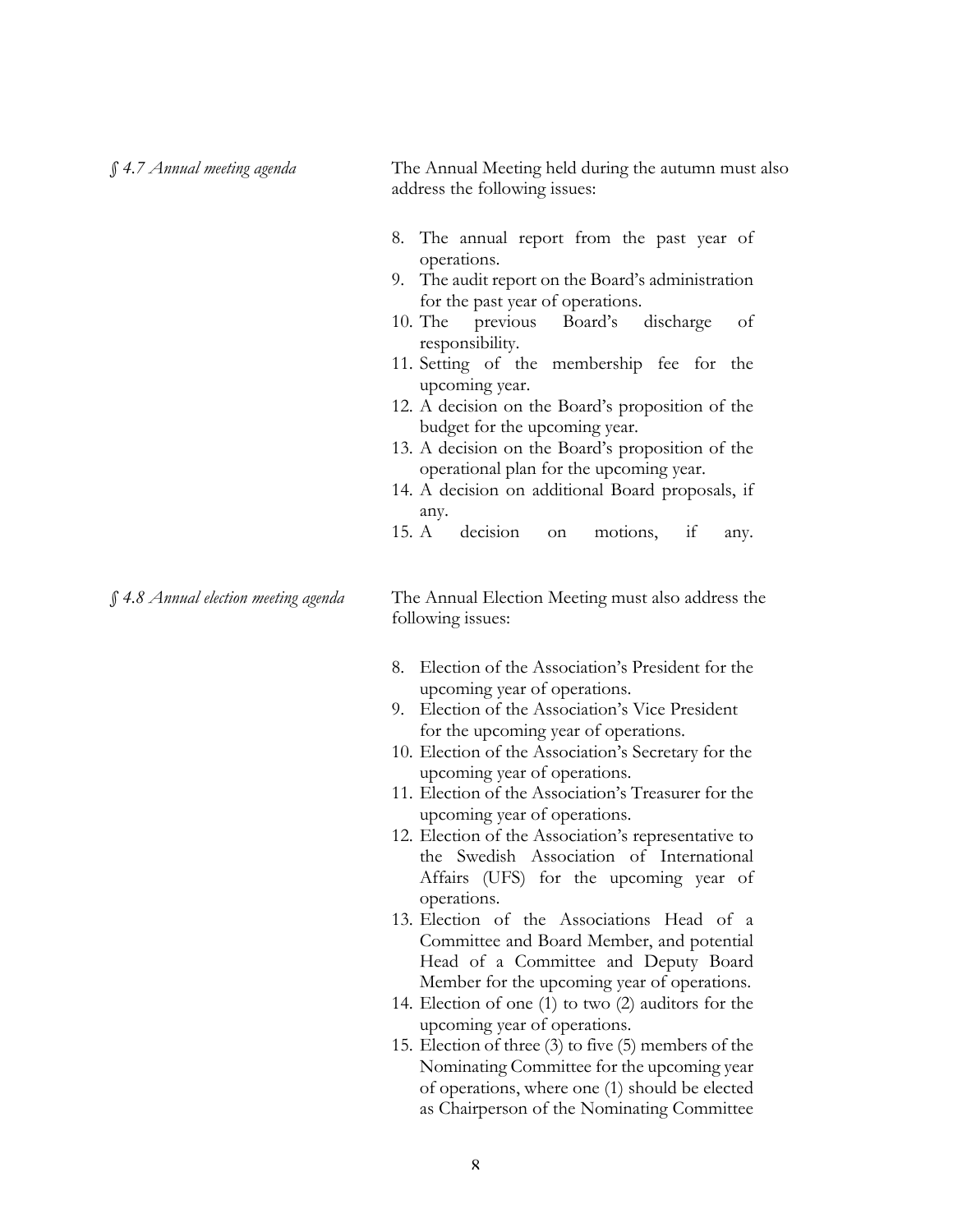|                                | and two (2) as alternate members of the<br>Nominating Committee for the upcoming year<br>of operations.                                                                                                                                                                      |
|--------------------------------|------------------------------------------------------------------------------------------------------------------------------------------------------------------------------------------------------------------------------------------------------------------------------|
|                                | 16. Election of at least one (1) Sexual Harassment<br>Contact Person for the upcoming year of<br>operations.                                                                                                                                                                 |
|                                | 17. Election of other trustee positions within the<br>Association for the upcoming year of<br>operations.                                                                                                                                                                    |
| §4.9 Additional positions      | An additional permanent board position requires a qualified<br>decision by the Annual Meetings.                                                                                                                                                                              |
| $$4.10$ Elections              |                                                                                                                                                                                                                                                                              |
| § 4.10.1 Eligible for Election | Only an ordinary member of the Association, nominated by<br>the Nominating Committee, registered as a counter candidate,<br>or registered as a candidate for a vacant position, can be elected<br>Board Member, Deputy Board Member, or trustee as defined<br>in $\int$ 2.9. |
| § 4.10.2 Counter-candidate     | A counter candidate is a member who either candidates<br>against the Nominating Committee's nomination for the<br>position or who candidates for a vacant position before the<br>deadline set for counter-candidacies.                                                       |
|                                | A candidate wishing to counter-candidate shall inform the<br>Nominating Committee of its decision no later than five (5)<br>business days prior to the Annual Election Meeting.                                                                                              |
| $$4.10.3$ V acant positions    | A position is considered a vacant position if, after the deadline<br>stated in $\int 4.10.2$ , there is no counter-candidate for a position<br>nor a registered candidate for a vacant position.                                                                             |
|                                | If there is a vacant position at the Annual Election Meeting, a<br>member can move for a free nomination. The Annual Election<br>Meeting can by a simple majority open up the vacant position<br>for free nominations.                                                       |
| $$4.11$ Limitations            | The post as President, the Vice President, the Secretary or the<br>Treasury cannot be held by the same individual.                                                                                                                                                           |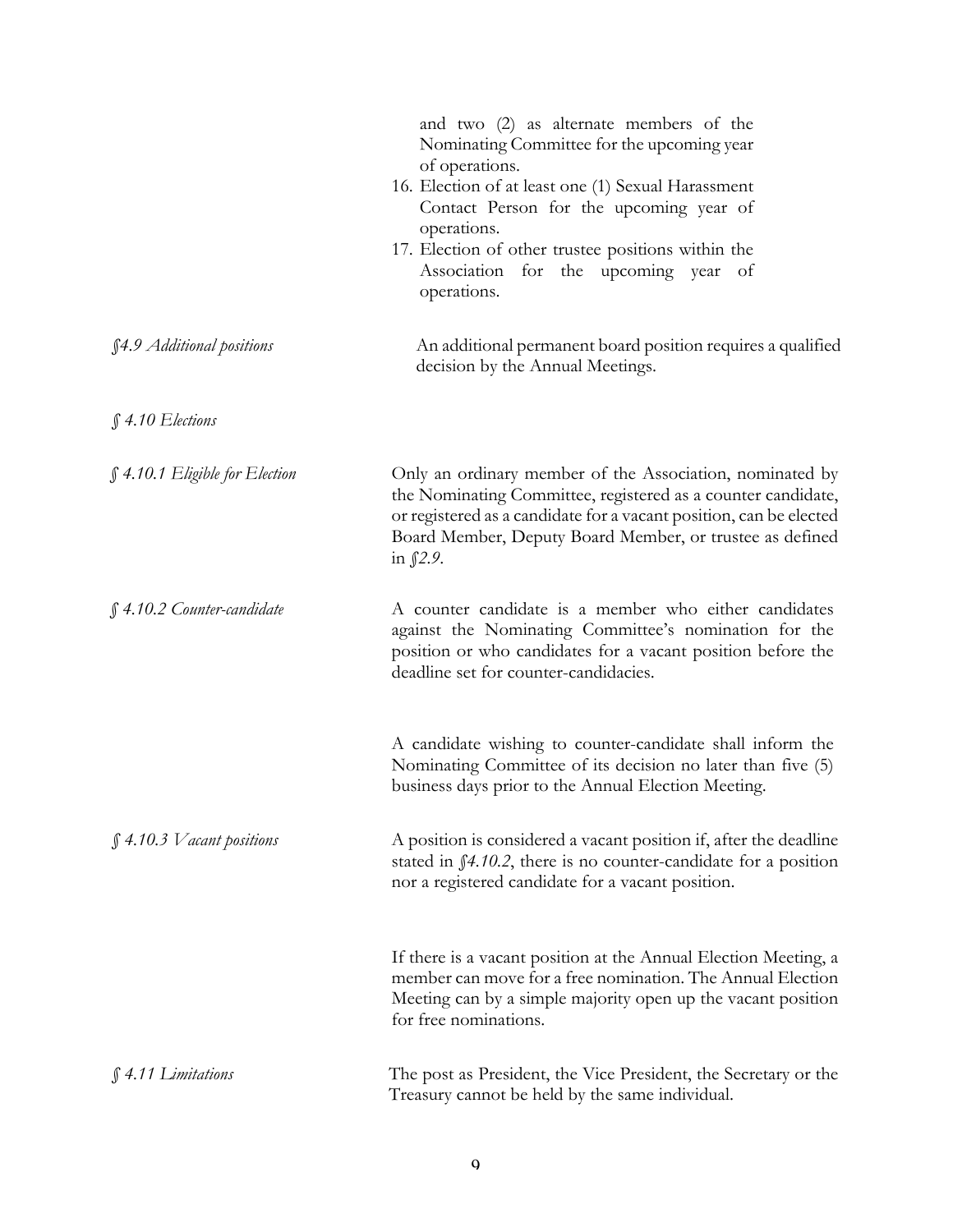| \$4.12~Motions                     | Motions can be submitted by any members to the Annual<br>Meetings to take a decision on a limited issue. Motions may<br>only be repealed by a decision taken by a simple majority.<br>Motions for the Annual Meetings shall be submitted in<br>written form at least ten (10) business days prior to the<br>meeting. An issue not addressed in the meeting agenda cannot<br>be subject to decision. |
|------------------------------------|-----------------------------------------------------------------------------------------------------------------------------------------------------------------------------------------------------------------------------------------------------------------------------------------------------------------------------------------------------------------------------------------------------|
| § 4.13 Propositions from the Board | Propositions from the Board shall go through a board<br>decision before being submitted to the Annual Meetings.                                                                                                                                                                                                                                                                                     |
| $$4.14$ V oting procedures         |                                                                                                                                                                                                                                                                                                                                                                                                     |
| $\int$ 4.14.1 Right to vote        | Members who have paid the membership fee at least ten (10)<br>business days prior to the Annual Meetings have a right to<br>vote at the Annual Meetings. In case of renewing a<br>membership, the renewal must be acquired at least five (5)<br>business days prior to the Annual Meetings.                                                                                                         |
| § 4.14.2 Counted votes             | Unless otherwise requested by any member of the meeting,<br>voting shall be carried out by acclamation. In the case of a<br>ballot vote, blank votes are to be counted as an abstained<br>vote and discarded votes shall not be counted.                                                                                                                                                            |
| $$4.14.3$ Deciding votes           | Decisions are taken with a simple majority unless otherwise<br>stated. In the case of a draw, the matter should be decided<br>by the flip of a coin.                                                                                                                                                                                                                                                |
| $$4.15$ Disorder                   | If the Chair of the meeting finds that a speaker, who has been<br>called to order, is still abusing its right of free speech, the chair<br>of the meeting may deprive the individual its right to speak.<br>If disorder occurs and it cannot be averted by the chair, the<br>chair may adjourn the meeting.                                                                                         |
| § 4.16 Extra Annual Meeting        |                                                                                                                                                                                                                                                                                                                                                                                                     |
| § 4.16.1 Decision                  | An extra Annual Meeting shall be held if requested by:                                                                                                                                                                                                                                                                                                                                              |
|                                    | The President,<br>1.<br>The Board,<br>2.<br>The Auditor, or<br>3.<br>Fifty (50) ordinary members of The Association of<br>4.<br>Foreign Affairs.                                                                                                                                                                                                                                                    |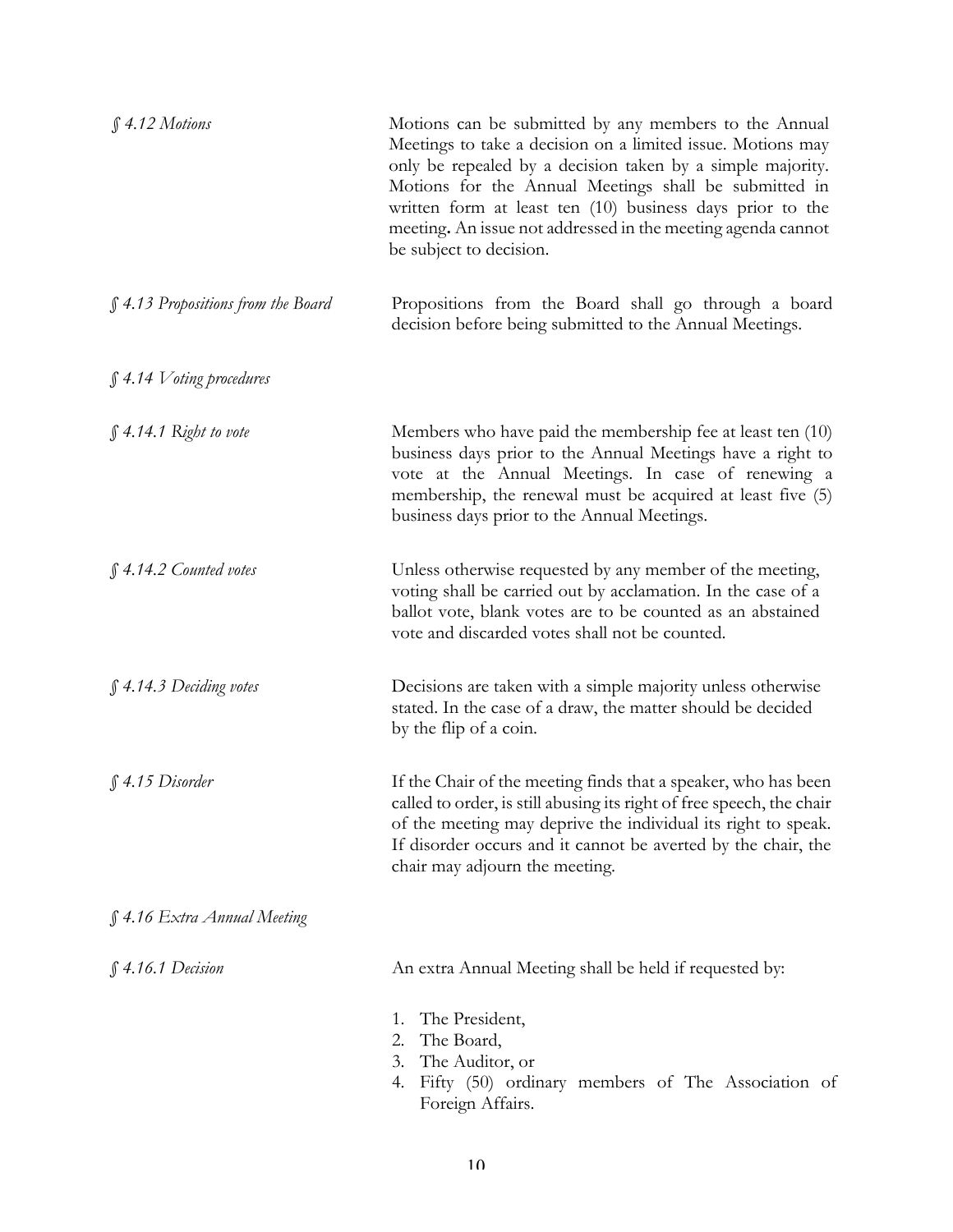|                                         | The request shall be written and submitted to the President,<br>or the Auditor. If the Board is requesting an Extra Annual<br>Meeting, a simple majority is required.                                                                                                                 |
|-----------------------------------------|---------------------------------------------------------------------------------------------------------------------------------------------------------------------------------------------------------------------------------------------------------------------------------------|
| $$4.16.2$ Scheduling                    | The meeting shall be held no later than twenty-five (25)<br>business days after the request has been submitted. Extra<br>Annual Meetings shall not be held between the 1st of June and<br>the 31st of August, nor on the last of April, or during other<br>official Swedish holidays. |
| $$4.16.3$ Summons                       | A summon to the Extra Annual Meetings shall be issued<br>following the same procedure of the regular Annual Meetings.                                                                                                                                                                 |
| $$4.16.4$ Issues                        | Extra Annual Meetings can only handle the issues that were<br>stated in the written request.                                                                                                                                                                                          |
| 5. The Board                            |                                                                                                                                                                                                                                                                                       |
| § 5.1 Board members                     | The Board consists of:                                                                                                                                                                                                                                                                |
|                                         | 1. The Presidium, and<br>Additional board members.<br>2.                                                                                                                                                                                                                              |
| §5.2 Election of board members          | That which is stated by the Annual Meeting shall apply to the<br>elections of the Board. In case of vacancies or permanently<br>appointed additional board positions, the procedures stated in<br>\$5.15.2 are to be followed.                                                        |
| §5.3 Rights of board members            | All board members have the right to vote at board meetings.                                                                                                                                                                                                                           |
| § 5.4 Responsibilities of board members | Board members are obliged to fulfill the responsibilities of<br>maintaining and ensuring the operations of the Association.                                                                                                                                                           |
| § 5.5 Restructuring of the Board        | The Board may temporarily appoint additional board<br>positions. The Board should follow the procedures stated in<br>\$5.15.2 when electing new board members.                                                                                                                        |
| § 5.6 The Presidium                     | The presidium is chosen by the Annual Election Meeting and<br>can consist of:                                                                                                                                                                                                         |
|                                         | President<br>1.<br>Vice President                                                                                                                                                                                                                                                     |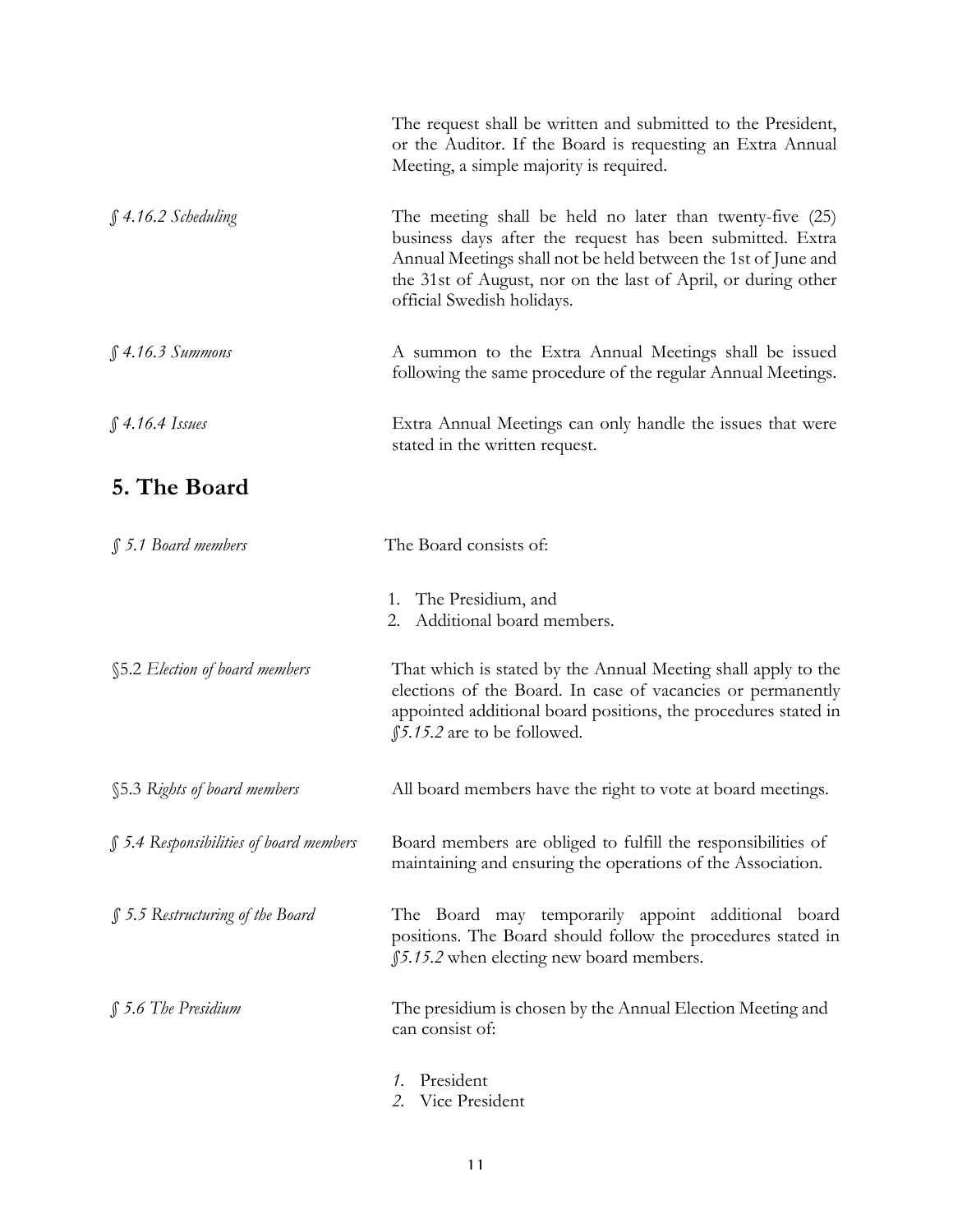|                                       | Secretary<br>3.<br>Treasurer<br>4.<br>5.<br>UFS-Representative                                                                                                                                                                                                                                                                                                                                                                      |
|---------------------------------------|-------------------------------------------------------------------------------------------------------------------------------------------------------------------------------------------------------------------------------------------------------------------------------------------------------------------------------------------------------------------------------------------------------------------------------------|
|                                       | Members of the Presidium are board members.                                                                                                                                                                                                                                                                                                                                                                                         |
| § 5.7 Definition of Head of Committee | A Head of a Committee and Board Member is a board<br>member with voting rights at board meetings. A Head of a<br>Committee and Deputy Board Member does not have voting<br>rights at board meetings unless the ordinary board member is<br>not present. Head of a Committee and Board Member, and<br>Head of a Committee and Deputy Board Member are equally<br>responsible for carrying out the duties as Heads of a<br>Committee. |
| § 5.8 Board meetings                  |                                                                                                                                                                                                                                                                                                                                                                                                                                     |
| $$5.8.1$ Meetings                     | The Board should, when possible, meet once every three<br>weeks or when the President calls for a meeting. During the<br>year of operations, the Board must meet at least eight (8)<br>times.                                                                                                                                                                                                                                       |
| \$5.8.2~Summons                       | The President shall summon the board members to the<br>meeting no later than ten (10) business days prior to the<br>meeting.                                                                                                                                                                                                                                                                                                        |
| $$5.8.3$ Motions                      | Motions to a board meeting can be submitted by any<br>member. It should be submitted to the President at least<br>seven (7) business days prior to the meeting. Motions may<br>only be repealed by a decision taken by a simple majority.                                                                                                                                                                                           |
| $\int$ 5.8.4 Agenda and attachments   | Agenda and attachments shall be established by the President<br>and the Secretary. The documents shall be made available to<br>the Board no later than five (5) business days prior to the<br>meeting.                                                                                                                                                                                                                              |
| $\int$ 5.8.5 Made public for members  | The date of the meeting and the deadline for the submission<br>of motions shall be made public to the members of the<br>Association no later than ten (10) business days prior to the<br>meeting. The agenda and attachments shall be made public<br>to the members no later than five (5) business days prior to<br>the meeting.                                                                                                   |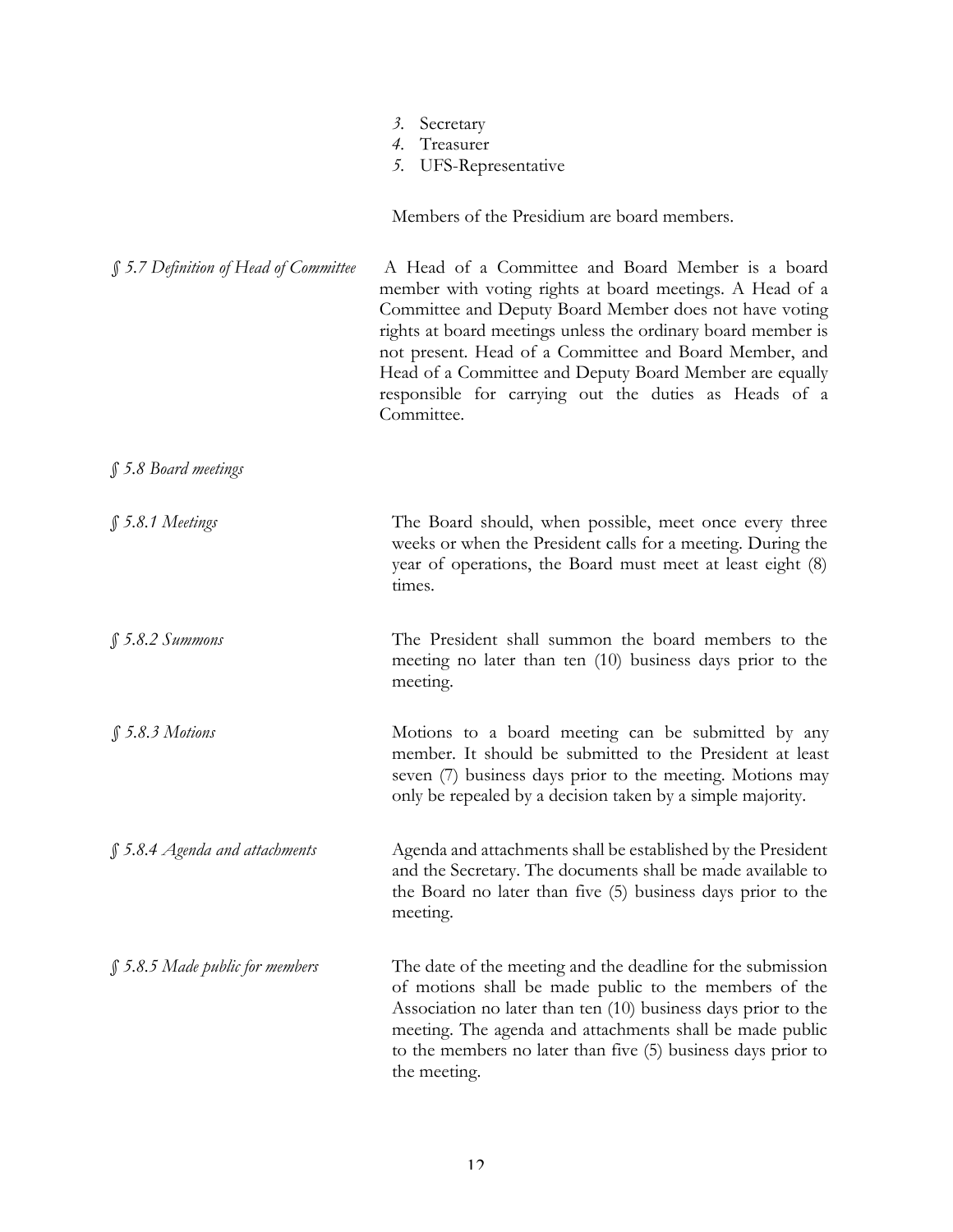| $$5.8.6$ Protocol                  | A protocol shall be kept of board meetings. The protocol<br>should be sent to the attesters ten (10) business days after the<br>board meeting. The attesters should be given five (5) business<br>days to attest the protocol. The attested the protocol must be<br>made public no later than twenty (20) business days after the<br>board meeting. When attested and made public, the protocol<br>shall also be archived. |
|------------------------------------|----------------------------------------------------------------------------------------------------------------------------------------------------------------------------------------------------------------------------------------------------------------------------------------------------------------------------------------------------------------------------------------------------------------------------|
| $\int$ 5.8.7 Voting                | Board members have one vote at the board meeting. Heads<br>of Committees and Deputy Board Members receive a voting<br>right in the absence of the Head of Committee and Board<br>Member.                                                                                                                                                                                                                                   |
| $\int$ 5.8.8 Extra board meetings  | The President may under pressing circumstances summon<br>the Board to an extra board meeting no later than three (3)<br>business days prior to the meeting. Agenda and attachments<br>shall be sent to the Board and made public no later than<br>twenty-four (24) hours prior to the meeting.                                                                                                                             |
| $$5.9$ Formalities                 |                                                                                                                                                                                                                                                                                                                                                                                                                            |
| § 5.9.1 Per Capsulam               | In urgent matters the Board can make decisions Per<br>Capsulam. These decisions must then be ratified on the<br>following board meeting.                                                                                                                                                                                                                                                                                   |
|                                    | A Per Capsulam decision is a decision made outside an<br>ordinary meeting. Per Capsulam decisions shall only be used<br>when a decision cannot wait until the next meeting. A simple<br>majority is required for a decision Per Capsulam.                                                                                                                                                                                  |
| $$5.9.2$ Quorum                    | The Board is eligible to take a decision when at least half<br>of the board Members with the right to vote are present.                                                                                                                                                                                                                                                                                                    |
| $$5.9.3$ Co-opted                  | The Board can decide to co-opt people to a board meeting.<br>The co-opted people have the right to be present and to<br>speak. Co-opted people do not have the right to vote, nor<br>the right to move.                                                                                                                                                                                                                    |
| § 5.10 Propositions from the Board | Propositions from the Board shall be executed in<br>accordance with f4.13.                                                                                                                                                                                                                                                                                                                                                 |
| $$5.11$ Hand-over                  | The Board is responsible for conducting a hand-over to the<br>following board to facilitate continuity in the Association.                                                                                                                                                                                                                                                                                                 |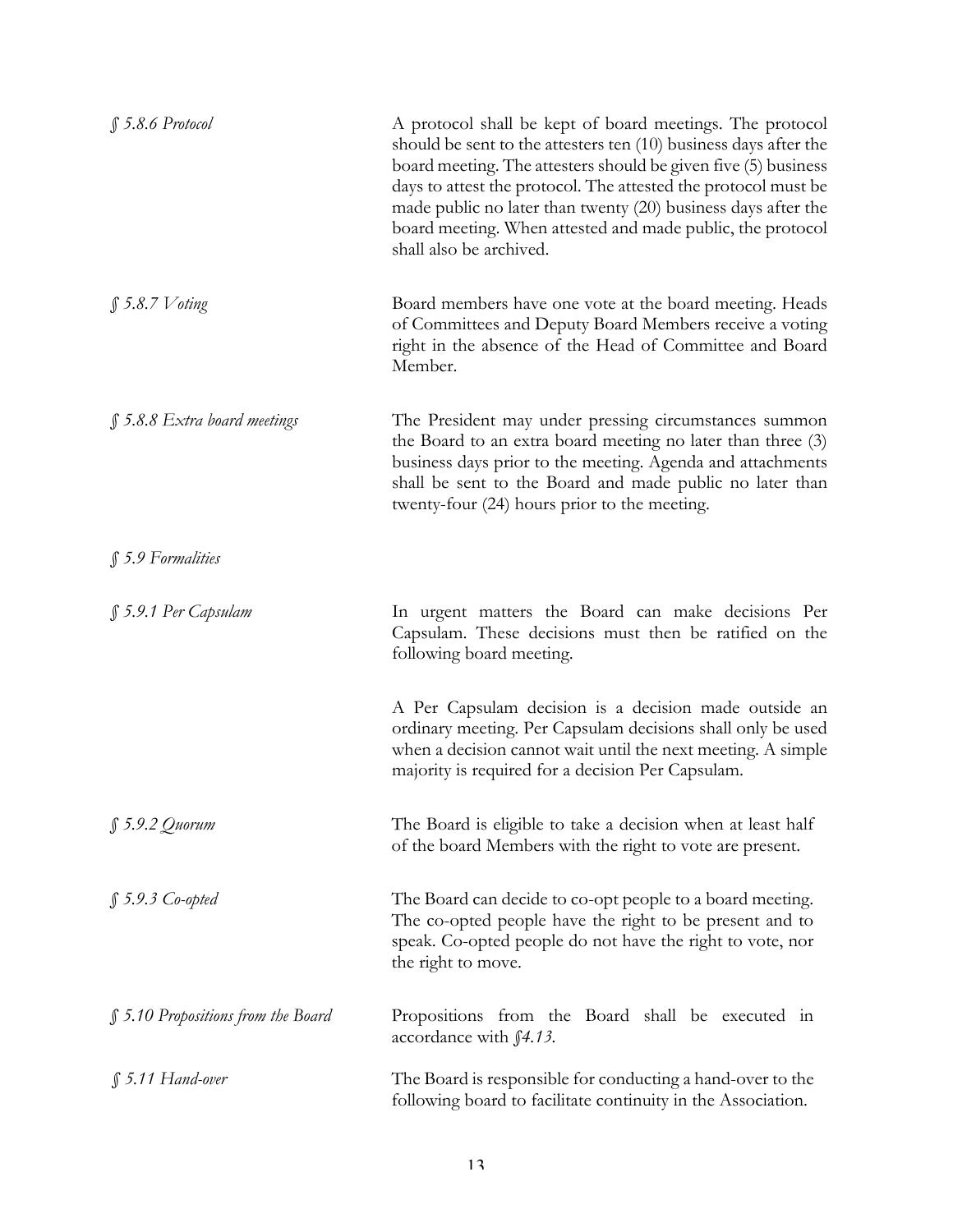| <b><i>f5.12.1 The President</i></b> | The President shall:                                                                                                                                                                                                                                                                                                                                                                                                                                                                                                                                                                                                                  |
|-------------------------------------|---------------------------------------------------------------------------------------------------------------------------------------------------------------------------------------------------------------------------------------------------------------------------------------------------------------------------------------------------------------------------------------------------------------------------------------------------------------------------------------------------------------------------------------------------------------------------------------------------------------------------------------|
|                                     | Represent the Association and carry out its purpose.<br>1.<br>2. Lead the Association and the Board.<br>3. Lead and send out a summons for board meetings.<br>4. Send out summons for Annual Meetings.<br>5. Ensure that the work of the Association complies with<br>the Statutes, Rules and Regulations, policies, and other<br>steering documents, and that decisions are executed in<br>due order.<br>6. Educate board members about the Statutes and other<br>steering documents.<br>Make sure an annual report is composed in accordance<br>$\mathcal{L}$ .<br>to $$8.1$ .<br>8. Consider requests and complaints from members. |
| § 5.12.2 The Vice President         | The Vice President shall:                                                                                                                                                                                                                                                                                                                                                                                                                                                                                                                                                                                                             |
|                                     | 1. Assist the President in carrying out the duties stated in<br>$$5.12.1$ .<br>2. In the case of the President's absence; take their place<br>in executing the duties stated in $$5.12.1$ .                                                                                                                                                                                                                                                                                                                                                                                                                                           |
| $$5.12.3$ The Secretary             | The Secretary shall:                                                                                                                                                                                                                                                                                                                                                                                                                                                                                                                                                                                                                  |
|                                     | 1. Write and archive protocols from each board meeting.<br>Ensure that protocols are made public in accordance<br>2.<br>with $\int 4.4$ and $\int 5.8.6$ .<br>3. Administer the membership registry, newsletter, and<br>the Senior Collegium.<br>Ensure that the year of operations is documented and<br>4.<br>archived in the AF's archive and/or in another suitable<br>place.                                                                                                                                                                                                                                                      |
| $$5.12.4$ The Treasurer             | The Treasurer shall:                                                                                                                                                                                                                                                                                                                                                                                                                                                                                                                                                                                                                  |
|                                     | Manage the Association's funds, assess finances, and close<br>1.<br>the accounts at the end of the operational year.<br>Administer a budget proposition, and in cooperation with<br>2.<br>the Board present a budget proposition to the Annual<br>Meeting.                                                                                                                                                                                                                                                                                                                                                                            |
| $\int$ 5.12.5 UFS Representative    | The Representative to the Swedish Association of                                                                                                                                                                                                                                                                                                                                                                                                                                                                                                                                                                                      |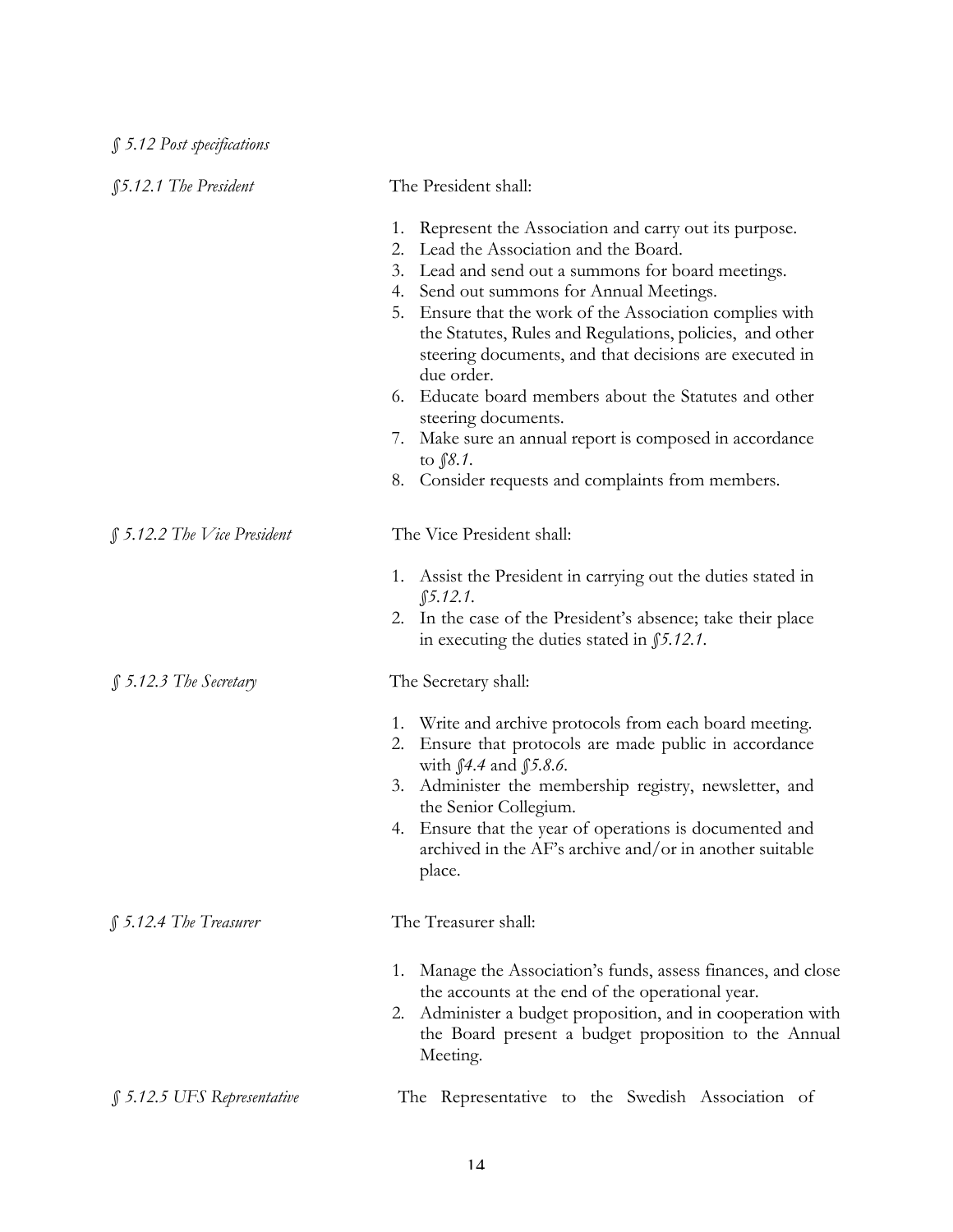|                                   | International Affairs (UFS) shall:                                                                                                                                                                     |
|-----------------------------------|--------------------------------------------------------------------------------------------------------------------------------------------------------------------------------------------------------|
|                                   | 1. Represent the Association and its members in the<br>Board of the Swedish Association of International<br>Affairs.                                                                                   |
|                                   | 2. Work in accordance with the standpoints of the Board<br>and the interests of the Association's members.<br>Continuously communicate information from UFS to<br>3.<br>the Association and the Board. |
| § 5.12.6 Additional board members | The other members of the Board shall perform their<br>position-specific duties and the duties of being a board<br>member.                                                                              |
| $\int$ 5.13 Deputy board member   | The Deputy Board Member shall in the absence of the<br>ordinary board member carry out their board duties.                                                                                             |
| § 5.14 Resignation                | Board members can resign by informing the President of this<br>decision. The resignation takes place effective immediately,<br>or upon a later date in agreement with the President.                   |
| $$5.15$ By-elections              |                                                                                                                                                                                                        |
| $$5.15.1$ Mandate                 | If a board member resigns during the operational year, the<br>Board may appoint a replacement that will hold the position<br>until the end of the operational year.                                    |
| $$5.15.2$ Procedure               | The by-election should follow the following procedure:                                                                                                                                                 |
|                                   | 1. The decision to appoint a replacement shall be decided at<br>a board meeting.                                                                                                                       |
|                                   | Announcement of vacant position shall be issued to the<br>2.<br>members of the Association at least twenty (20) business<br>days prior to the board meeting.                                           |
|                                   | The nominating procedure is carried out by the<br>3.<br>Nominating Committee.                                                                                                                          |
|                                   | 4. The nomination shall be made public no later than five<br>(5) business days prior to the board meeting.                                                                                             |
|                                   | 5. The decision must be taken with a qualified majority, and<br>be made public to the members no later than five (5)<br>business days after the board meeting.                                         |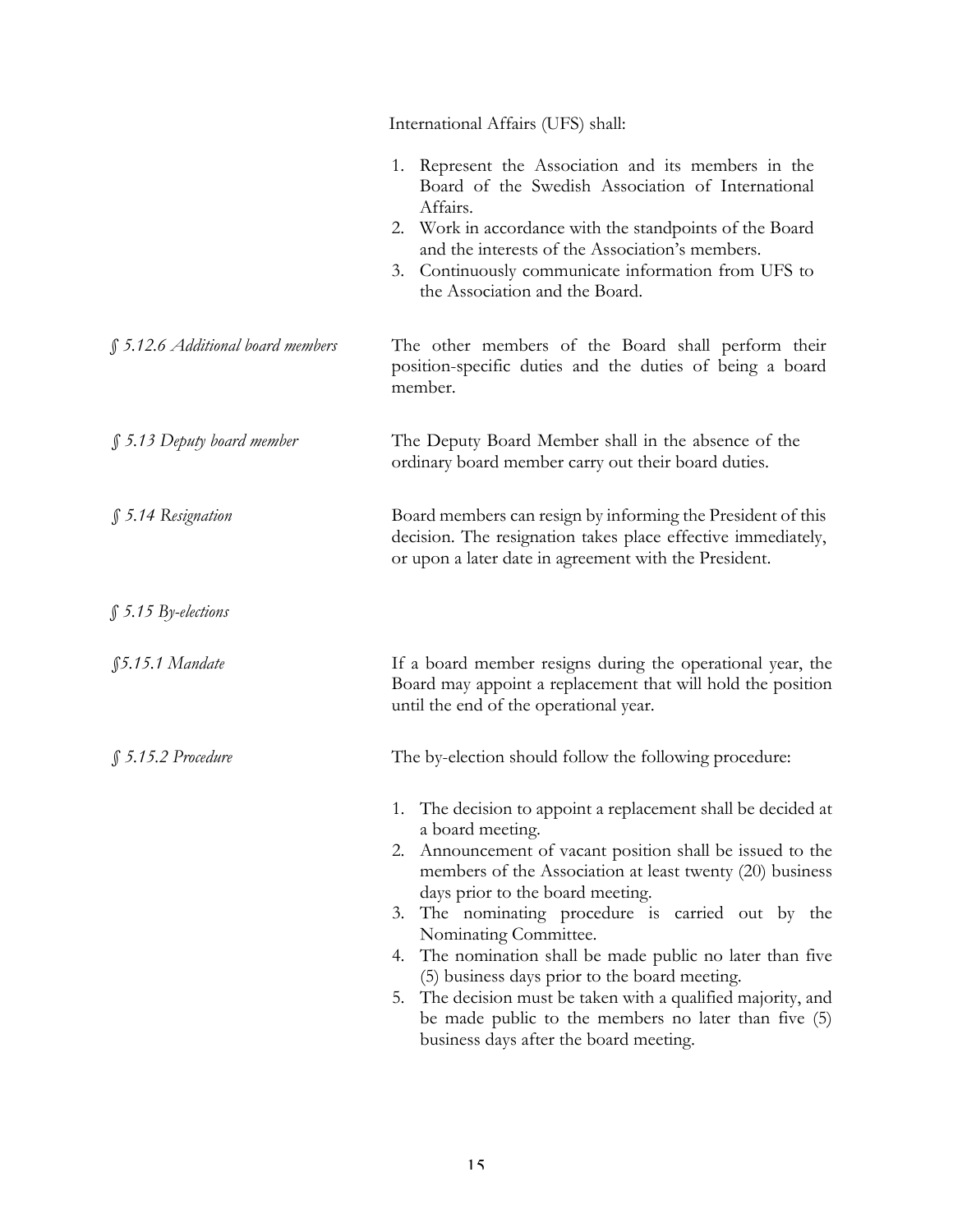## **6. The Nominating Committee**

| $$6.1$ Election        | The Nominating Committee is elected by the Annual Election<br>Meeting and takes office when the operational year starts.                                                                                                                                                                                                                                                                                                                                                              |
|------------------------|---------------------------------------------------------------------------------------------------------------------------------------------------------------------------------------------------------------------------------------------------------------------------------------------------------------------------------------------------------------------------------------------------------------------------------------------------------------------------------------|
| $$6.2$ Description     | The Nominating Committee is an independent body<br>responsible for nominating candidates for positions of trust.                                                                                                                                                                                                                                                                                                                                                                      |
| § 6.3 Composition      | The Nominating Committee should consist of five (5)<br>members and two (2) alternate members. The Chairperson of<br>the Committee has summoning duties and the tiebreaking<br>vote.                                                                                                                                                                                                                                                                                                   |
| $\int 6.4$ Quorum      | The Nominating Committee must consist of at least three (3)<br>members to be able to fulfill its duties. The majority of the<br>committee members cannot be previous board members.<br>Sitting board members cannot serve in the Nominating<br>Committee.                                                                                                                                                                                                                             |
| § 6.5 Resignation      | If the Chairperson of the Nominating Committee resigns,<br>the individual shall do so by informing the President of<br>this decision. The Nominating Committee then decides<br>who should take on the responsibilities as Chairperson of<br>Nominating Committee. Alternate members take the<br>vacant spot after the resignation. If there are no alternates,<br>the Nominating Committee is responsible for recruiting a<br>new member and have the decision ratified by the Board. |
| § 6.6 Restrictions     | A member of the Nominating Committee cannot apply for<br>other positions of trust within the Association. If a member<br>of the Nominating Committee is subject to election of any<br>other position, the member must resign from its<br>responsibilities within the Nominating Committee before the<br>election process starts.                                                                                                                                                      |
| $\int$ 6.7 Nominations | The Nominating Committee nominates candidates for all<br>positions listed in §4.8 points 8-16. The Nominating<br>Committee can also, if needed, nominate candidates falling<br>under f4.8 point 17. The nominations shall be made public for<br>the members of the Association at least ten (10) business days<br>prior to the Annual Election Meeting.                                                                                                                               |
| $$6.8$ Documents       | The Nominating Committee shall in connection to the                                                                                                                                                                                                                                                                                                                                                                                                                                   |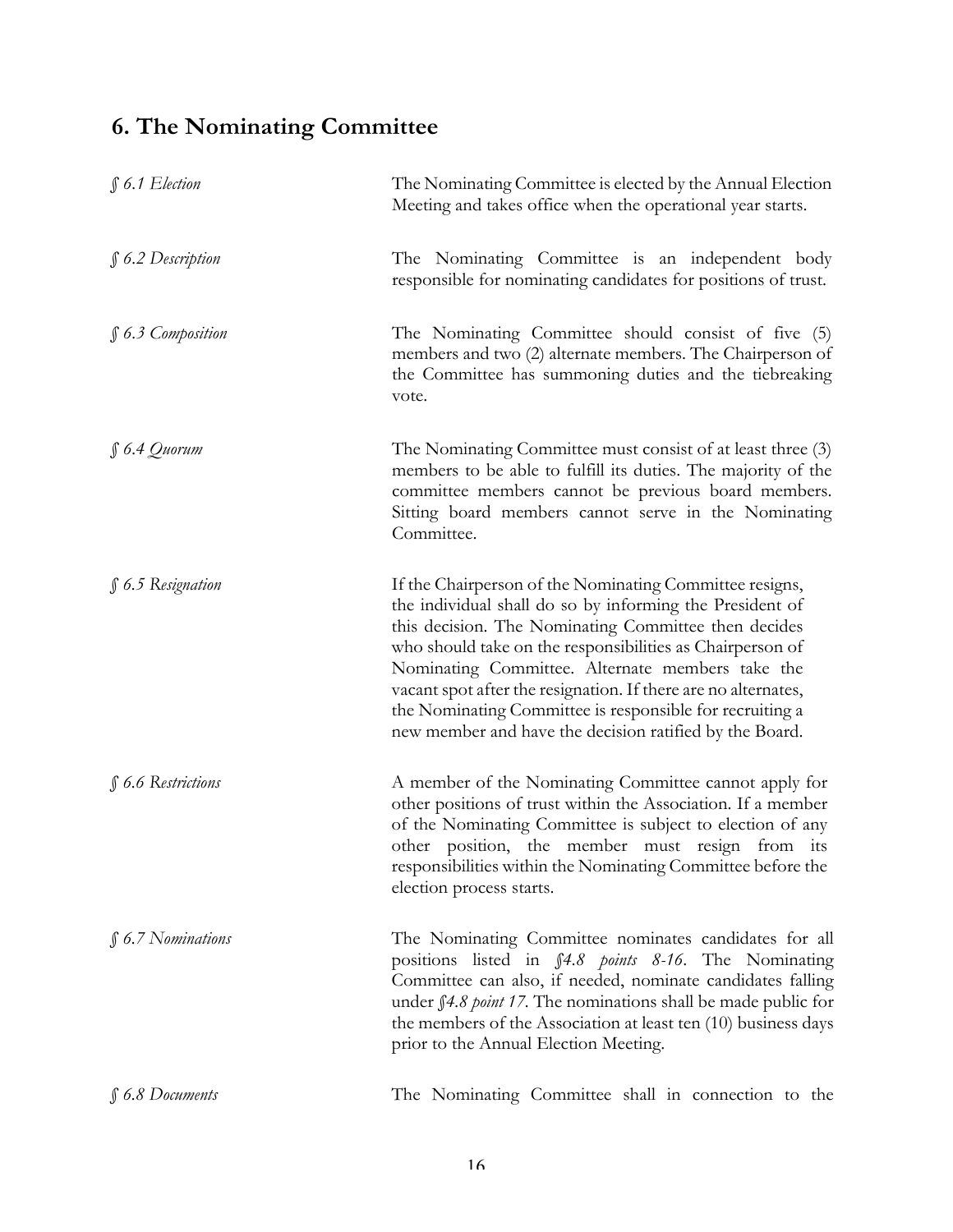nominations write a document of their working procedure during the election period. The document should include, but is not limited to;

- 1. Methods and procedures used,
- 2. Critical and ethical reflections, and
- 3. Other relevant information

#### *§ 6.9 Additional responsibilities* The Nominating Committee has the responsibility to;

- 1. Keep protocols of their meetings,
- 2. Provide hand-over documents for successors, and
- 3. Respect the privacy of candidates and members of the Association to the best of their abilities

## **7. The Annual Report**

| $$7.1$ Content           | The Annual Report shall include, but is not limited to:                                                                                                                                                                                                                                                                                                                                                                                            |
|--------------------------|----------------------------------------------------------------------------------------------------------------------------------------------------------------------------------------------------------------------------------------------------------------------------------------------------------------------------------------------------------------------------------------------------------------------------------------------------|
|                          | 1. Information concerning the Association's activities<br>during the past operational year,<br>Information about the amount of board meetings held<br>2.<br>during the operational year,<br>A register of all board members and their areas of<br>3.<br>responsibility during the operational year,<br>4. Information regarding the number of members of the<br>Association at the end of the year of operations, and<br>A financial report.<br>5. |
| §7.2 Deadline            | The Annual Report must be submitted to the Auditor(s)<br>before the end of the operational year (June $30th$ ).                                                                                                                                                                                                                                                                                                                                    |
| 8. Auditing              |                                                                                                                                                                                                                                                                                                                                                                                                                                                    |
| § 8.1 Post specification | The auditor shall review the Board's administration and<br>account for the last operational and fiscal year. The audit<br>report is to be presented at the Annual Meeting and to be<br>submitted to the President no later than ten (10) business<br>days prior to the Annual Meeting.                                                                                                                                                             |
| $$8.2$ Limitations       | The Auditor shall refrain from being active in the<br>Association's daily operations.                                                                                                                                                                                                                                                                                                                                                              |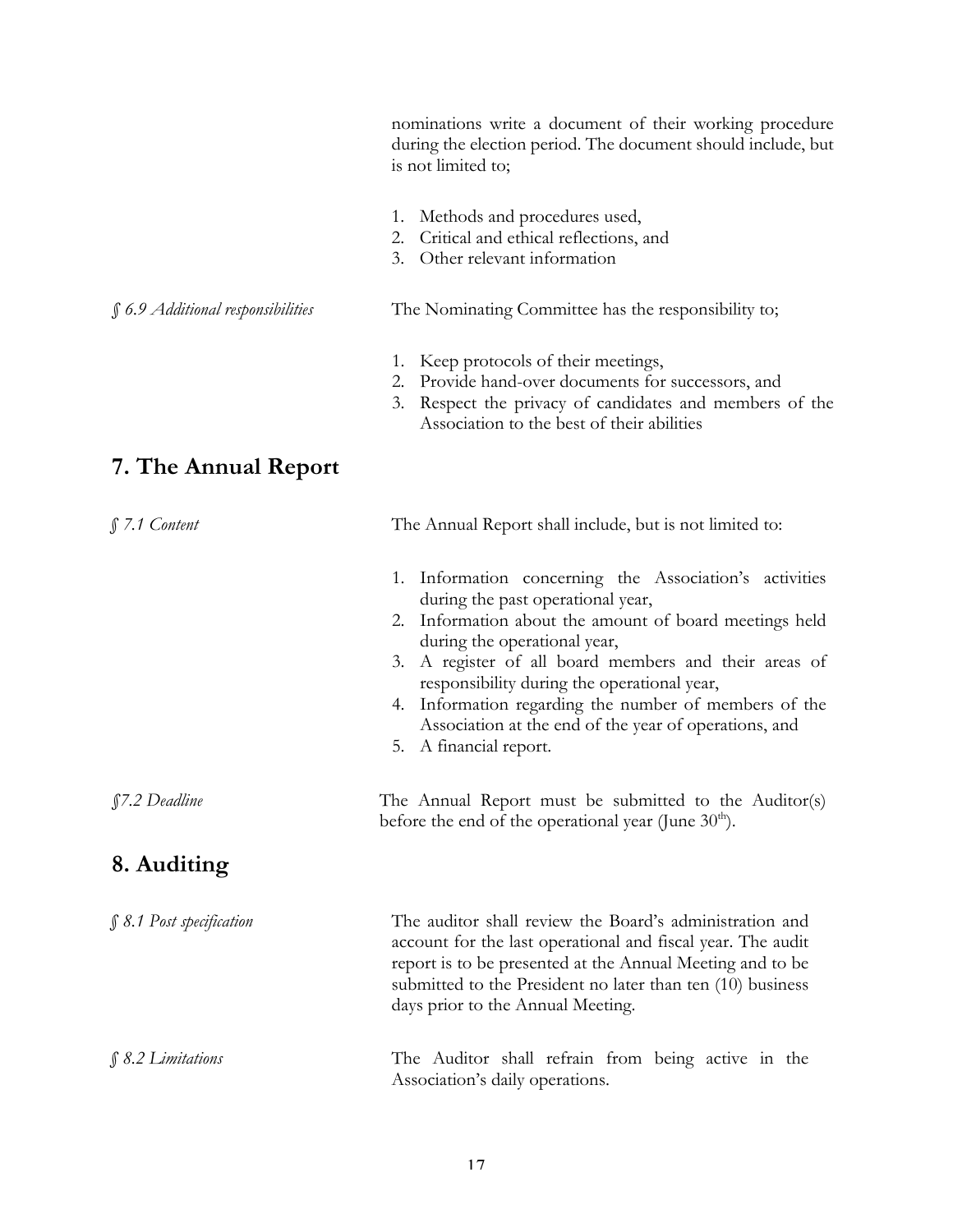| $$8.2$ The Auditors rights              | The auditor has the right to access all of the Association's<br>accounts, Annual Meeting and board meeting protocols as<br>well as other documents relevant to the activities of the<br>Association. Relevant documents, such as protocols and<br>quarterly reports shall be sent to the auditor as soon as<br>they are finished. The Auditor has the right to comment<br>on matters falling under \$4.7 points 8-10. |
|-----------------------------------------|-----------------------------------------------------------------------------------------------------------------------------------------------------------------------------------------------------------------------------------------------------------------------------------------------------------------------------------------------------------------------------------------------------------------------|
| 9. The Inspector                        |                                                                                                                                                                                                                                                                                                                                                                                                                       |
| § 9.1 Description                       | The Association of Foreign Affairs Lund has one<br>Inspector. The Inspector is tasked with paying attention to<br>and supporting the Associations operations and related<br>context.                                                                                                                                                                                                                                  |
| $$9.2$ Election                         | The Inspector is elected at the Annual Election Meeting<br>for a period of two years. The position does not have to<br>be announced, and the election is prepared by the Board<br>of the Association. If the Inspector resigns or passes away,<br>their position can be filled by the Board, via by-election<br>until the next Annual Election Meeting.                                                               |
| 10. Senior Collegium                    |                                                                                                                                                                                                                                                                                                                                                                                                                       |
| § 10.1 The Senior Collegium             | Former board members, deputy board members, trustees<br>elected at the Annual Meetings, or honorary members are<br>automatically members of the Senior Collegium.                                                                                                                                                                                                                                                     |
| $\int$ 10.2 Right to nominate           | Only members of the Senior Collegium have the right to<br>nominate a member to the Senior Collegium. To nominate a<br>member to the Senior Collegium, the member shall write a<br>short nomination and include contact information to the<br>nominated candidate. This shall be sent to the Secretary ten<br>(10) business days prior to the last board meeting of the<br>operational year.                           |
| § 10.3 Applying to the Senior Collegium | Active members who feel like they have contributed in an<br>extraordinary way to UPF can apply to become a member of<br>the Senior Collegium when their time in the Association is<br>coming, or have come, to an end. An application should be<br>sent to the Secretary using the same procedure as stated in<br>\$10.2\$                                                                                            |
| $$10.4$ Decision                        | The current sitting Board shall at the end of each operational                                                                                                                                                                                                                                                                                                                                                        |